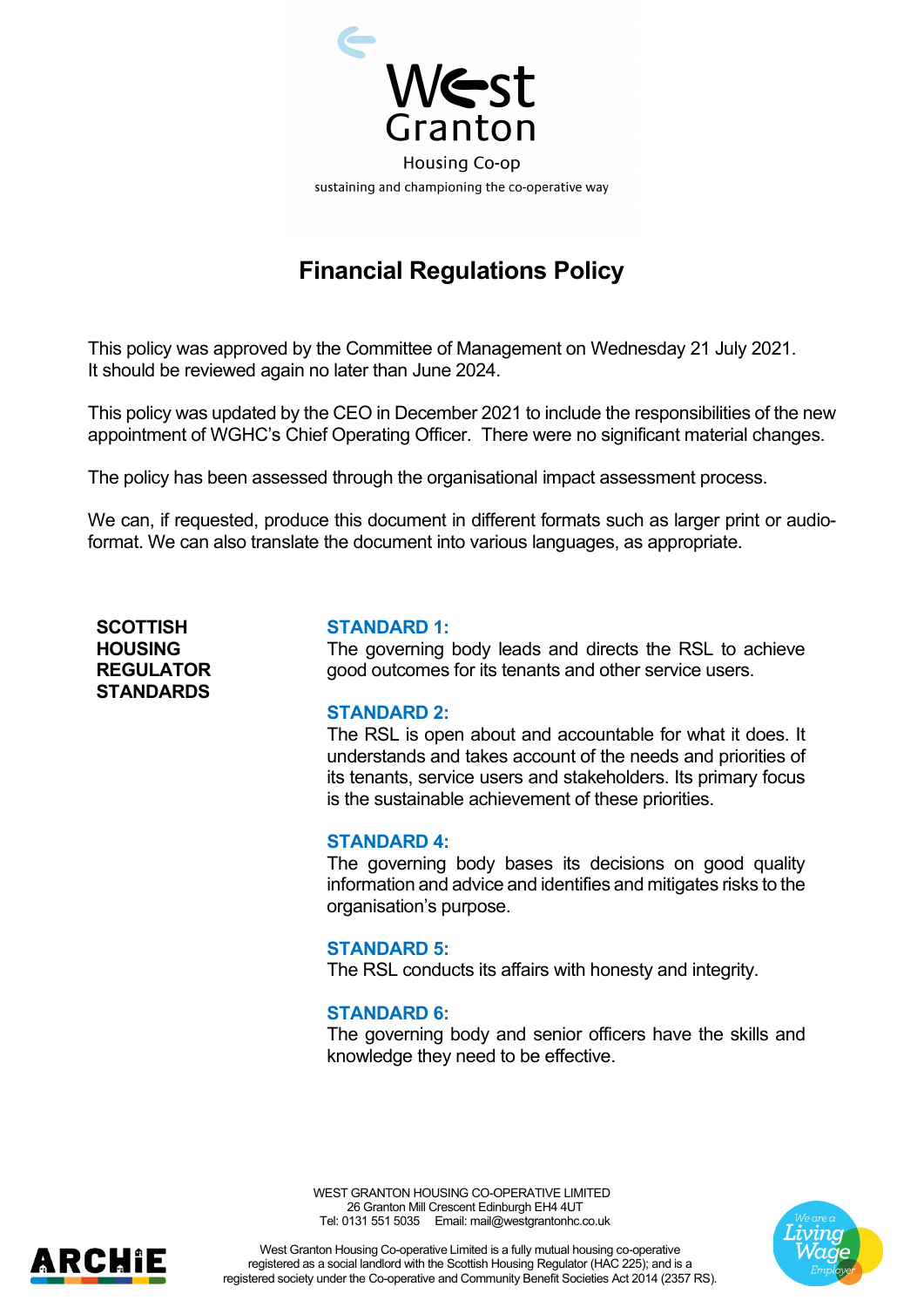

# **Contents**

| 1.0                        |                                                                |                           |                 |
|----------------------------|----------------------------------------------------------------|---------------------------|-----------------|
| 2.0                        |                                                                |                           |                 |
| 3.0                        |                                                                |                           |                 |
| 3.1                        |                                                                |                           |                 |
| 3.2                        |                                                                |                           |                 |
| 3.3                        | WGHC policies & procedures covering all aspects of operations5 |                           |                 |
| 3.4                        |                                                                |                           |                 |
| 3.5                        |                                                                |                           |                 |
| 4.0                        |                                                                |                           |                 |
| 5.0                        |                                                                |                           |                 |
| 6.0                        |                                                                |                           |                 |
| 7.0                        |                                                                |                           |                 |
| 8.0                        |                                                                |                           |                 |
| 9.0                        |                                                                |                           |                 |
| 10.0                       |                                                                |                           |                 |
| 11.0                       |                                                                |                           |                 |
| 12.0                       |                                                                |                           |                 |
| 13.0                       |                                                                |                           |                 |
| 13.1                       |                                                                |                           |                 |
| 13.2                       |                                                                |                           |                 |
| 14.0                       |                                                                |                           |                 |
| 14.1                       |                                                                |                           |                 |
| 14.2                       |                                                                |                           |                 |
| 15.0                       |                                                                |                           |                 |
| 15.1                       |                                                                |                           |                 |
| 16.0                       |                                                                |                           |                 |
| 16.1                       |                                                                |                           |                 |
| 16.2                       |                                                                |                           |                 |
| 17.0                       |                                                                |                           |                 |
| 17.1                       |                                                                |                           |                 |
| 17.2                       |                                                                |                           |                 |
| 18.0                       |                                                                |                           |                 |
| 18.1                       |                                                                |                           |                 |
| 18.2                       |                                                                |                           |                 |
| 19.0                       |                                                                |                           |                 |
| Document Name:<br>Created: | <b>Financial Regulations Policy</b><br>David Mills             | Version:<br>Version Date: | 1.0<br>05/07/21 |

Retention Period:

Page:

3 Years

 $2$  of  $30\,$ 

David Mills / WGHC

 $WGHC \setminus M$ :

Owner:

Location / Path: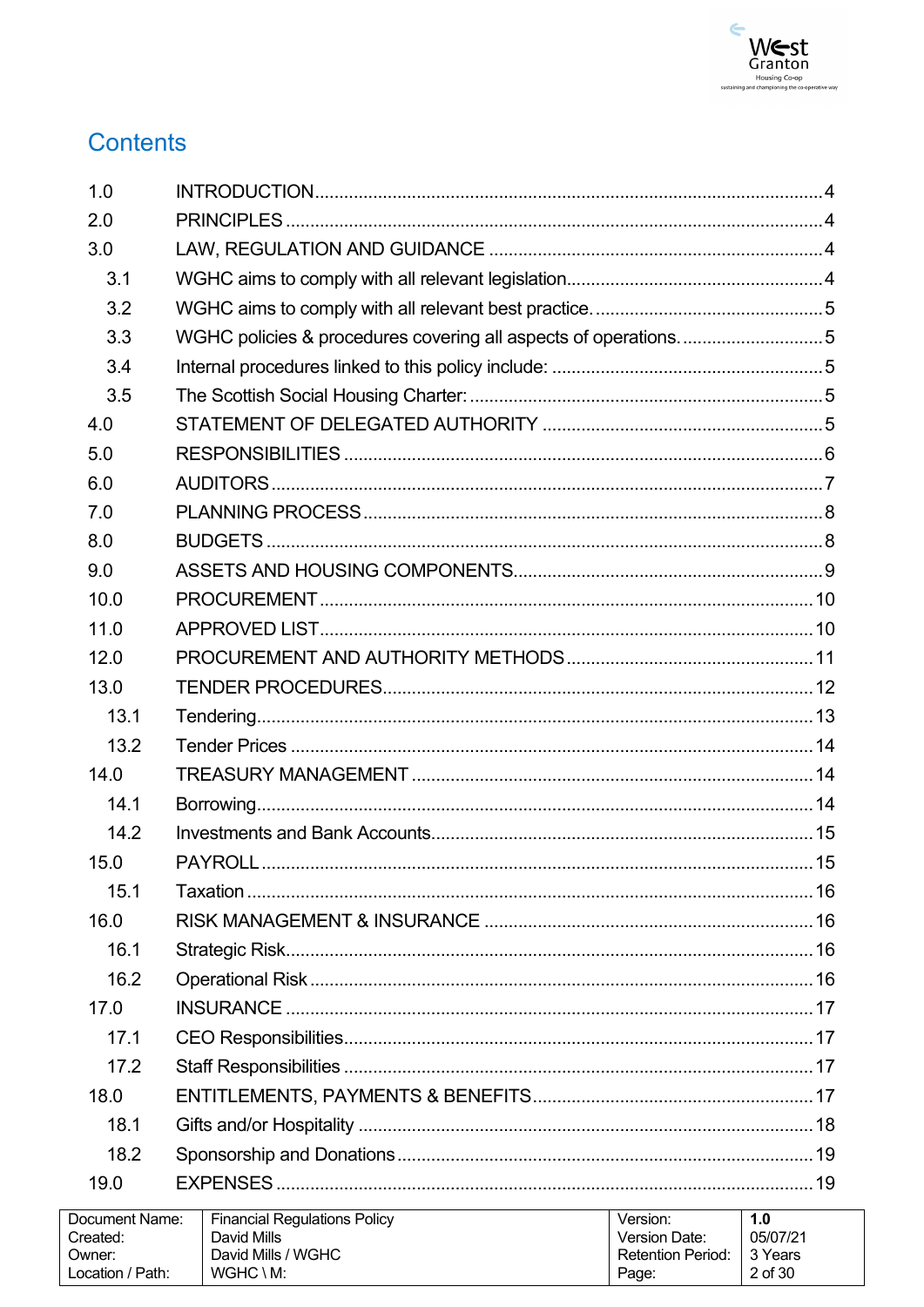

| Document Name:   | <b>Financial Regulations Policy</b> | Version:                 | 1.0      |
|------------------|-------------------------------------|--------------------------|----------|
| Created:         | David Mills                         | Version Date:            | 05/07/21 |
| Owner:           | David Mills / WGHC                  | <b>Retention Period:</b> | 3 Years  |
| Location / Path: | $WGHC \setminus M$ :                | Page:                    | 3 of 30  |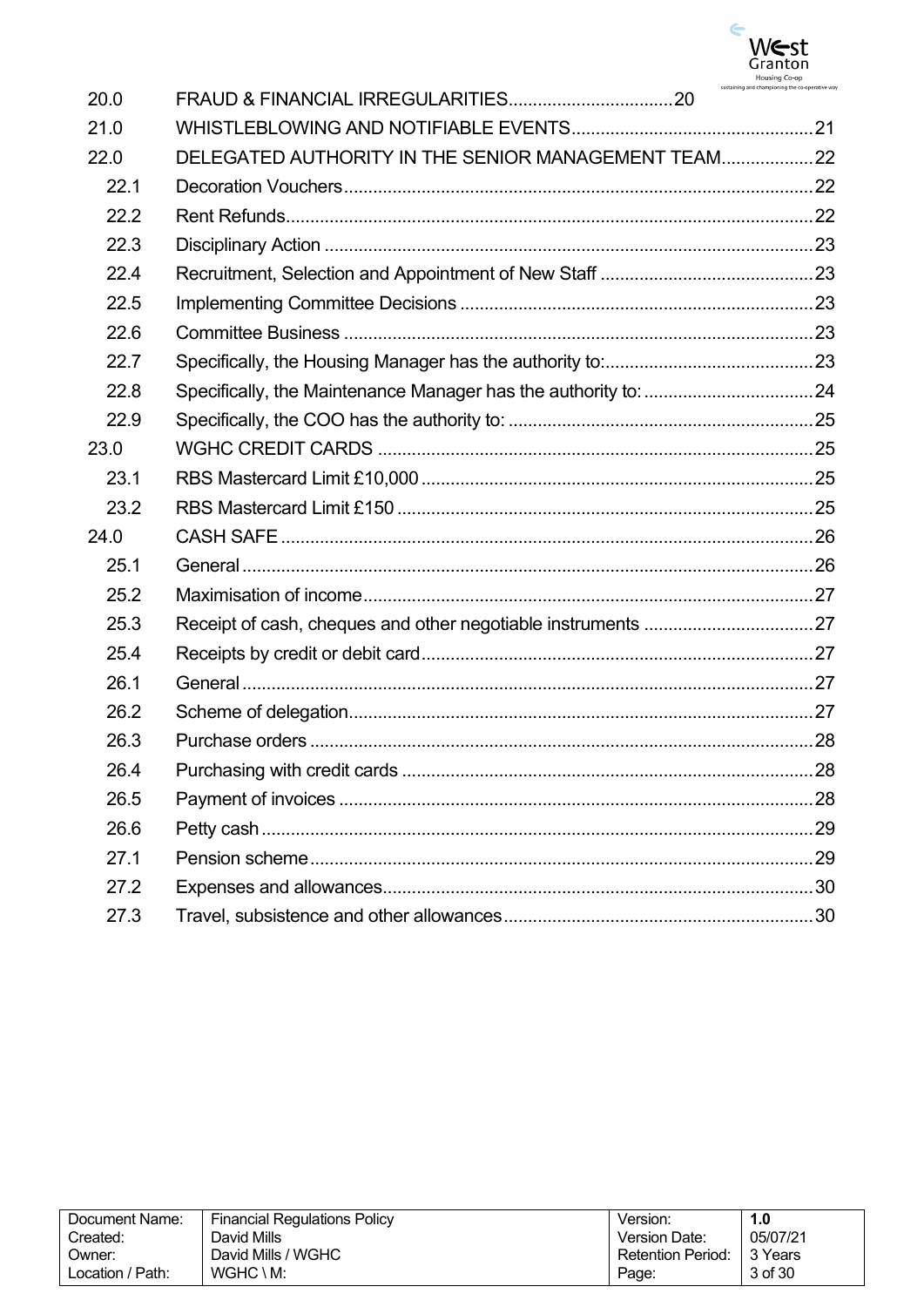

# <span id="page-3-0"></span>**1.0 INTRODUCTION**

In accordance with the Rules of West Granton Housing Co-operative Limited the affairs of WGHC are run by a Committee of Management. These Financial Regulations are a key element of the internal financial control system of WGHC and are designed to help us comply with the Scottish Housing Regulator's Regulatory Standards. The regulations cover financial planning, management, accounting and reporting as well as procurement and treasury management.

These Financial Regulations describe the current Committee of Management Structure, the conduct of Committee Meetings, Committee Responsibilities and the delegated responsibilities of Office Bearers and Senior Staff.

These Regulations set out the guidelines for the conduct of the Co-op's business in accordance with our rules. They provide an agreed framework within which authorised decisions may be taken so that the Co-op aims and objectives may be met.

These Regulations are intended to be proportionate. WGHC is a small RSL, focused on the management and maintenance of our stock. WGHC has a small number of staff and a voluntary committee made up of tenants. There is no value in lengthy, complex, overly detailed policies covering areas unlikely to arise. Where a function, action or practice is not covered within these regulations WGHC will seek to act in accordance with the law and best practice. Compliance with these financial regulations is compulsory for all Committee Members and Staff.

### <span id="page-3-1"></span>**2.0 PRINCIPLES**

WGHC's fundamental principle in the management of assets will be minimising risk. WGHC will however try to ensure a reasonable return on assets and to maximise efficiency, economy and effectiveness in our operations. WGHC will manage its financial affairs honestly, fairly and prudently. Committee members and staff shall abide by relevant codes of conduct. They will in no instance be guided by personal interest. WGHC will seek to maximise revenue income in so far as this is consistent with our rent policy and objectives.

WGHC will seek to achieve value for money in procurement of goods and services. We will seek always to act honestly and fairly with both customers and suppliers. WGHC does not distribute profits. Any surpluses arising from operational activities shall be used to provide against risk, to construct, maintain and improve housing and to assist in carrying out the objectives of WGHC.

# <span id="page-3-2"></span>**3.0 LAW, REGULATION AND GUIDANCE**

### <span id="page-3-3"></span>3.1 WGHC aims to comply with all relevant legislation.

The following legislative requirements have been considered in relation to this policy:

- Data Protection Act 2018 / UK GDPR
- Bribery Act 2010
- Co-operative & Community Benefit Societies Act 2014
- Procurement Reform (Scotland) Act 2014

| Document Name:   | ∣ Financial Regulations Policy | Version.          |           |
|------------------|--------------------------------|-------------------|-----------|
| Created:         | David Mills                    | Version Date:     | 05/07/21  |
| Owner:           | David Mills / WGHC             | Retention Period: | l 3 Years |
| Location / Path: | WGHC \ M:                      | Page:             | 4 of 30   |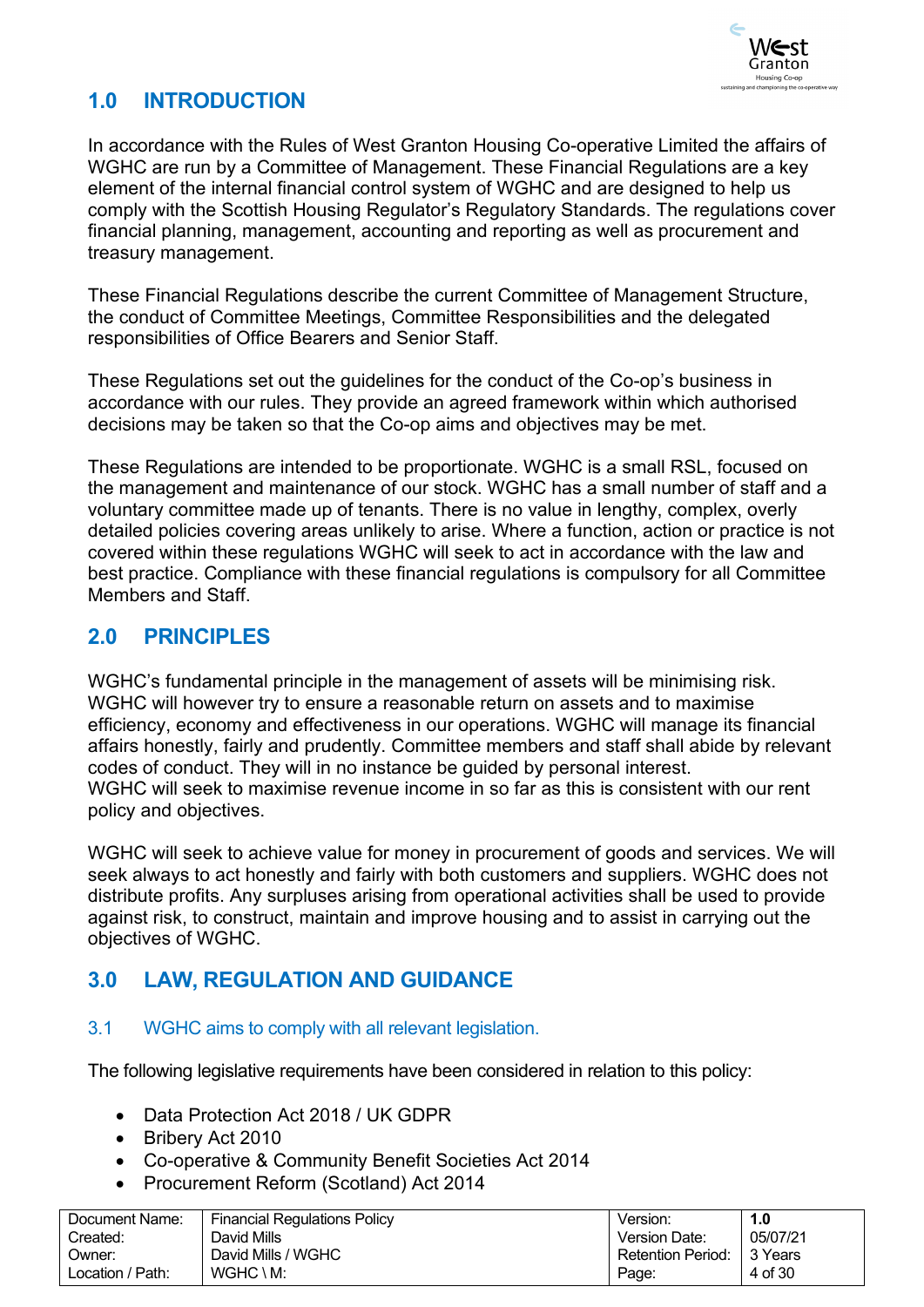

#### <span id="page-4-0"></span>3.2 WGHC aims to comply with all relevant best practice.

The following have been considered in relation to this policy:

- Scottish Housing Regulator: Regulatory Standards of Governance & Financial Management
- Housing SORP 2014: Statement of Recommended Practice for social housing providers
- <span id="page-4-1"></span>3.3 WGHC policies & procedures covering all aspects of operations.

All policies are on the WGHC internal web site. Those most closely linked with this policy are:

- WGHC Committee Member Code of Conduct
- WGHC Staff Code of Conduct
- WGHC Governance and Standing Orders Policy
- WGHC Information, Communications & Technology Policy
- WGHC Rent Policy
- WGHC Maintenance Policy
- <span id="page-4-2"></span>3.4 Internal procedures linked to this policy include:
	- Finance
	- Debt Management
	- Rent Accounting
	- Receipts and Payment Card

### <span id="page-4-3"></span>3.5 The Scottish Social Housing Charter:

The Scottish Government's Social Housing Charter sets out the standards and outcomes that tenants can expect from social landlords. There are no specific standards or outcomes relating to these Financial Regulations.

### <span id="page-4-4"></span>**4.0 STATEMENT OF DELEGATED AUTHORITY**

The table overleaf summarises delegated authority for financial decision making. The CEO and COO are authorised to approve detailed procedures relating to the day to day exercise of financial authority and financial record keeping.

| Document Name:   | <b>Financial Regulations Policy</b> | Version:                    | 1.0      |
|------------------|-------------------------------------|-----------------------------|----------|
| Created:         | David Mills                         | Version Date:               | 05/07/21 |
| Owner:           | David Mills / WGHC                  | Retention Period: 1 3 Years |          |
| Location / Path: | $WGHC \setminus M$ :                | Page:                       | 5 of 30  |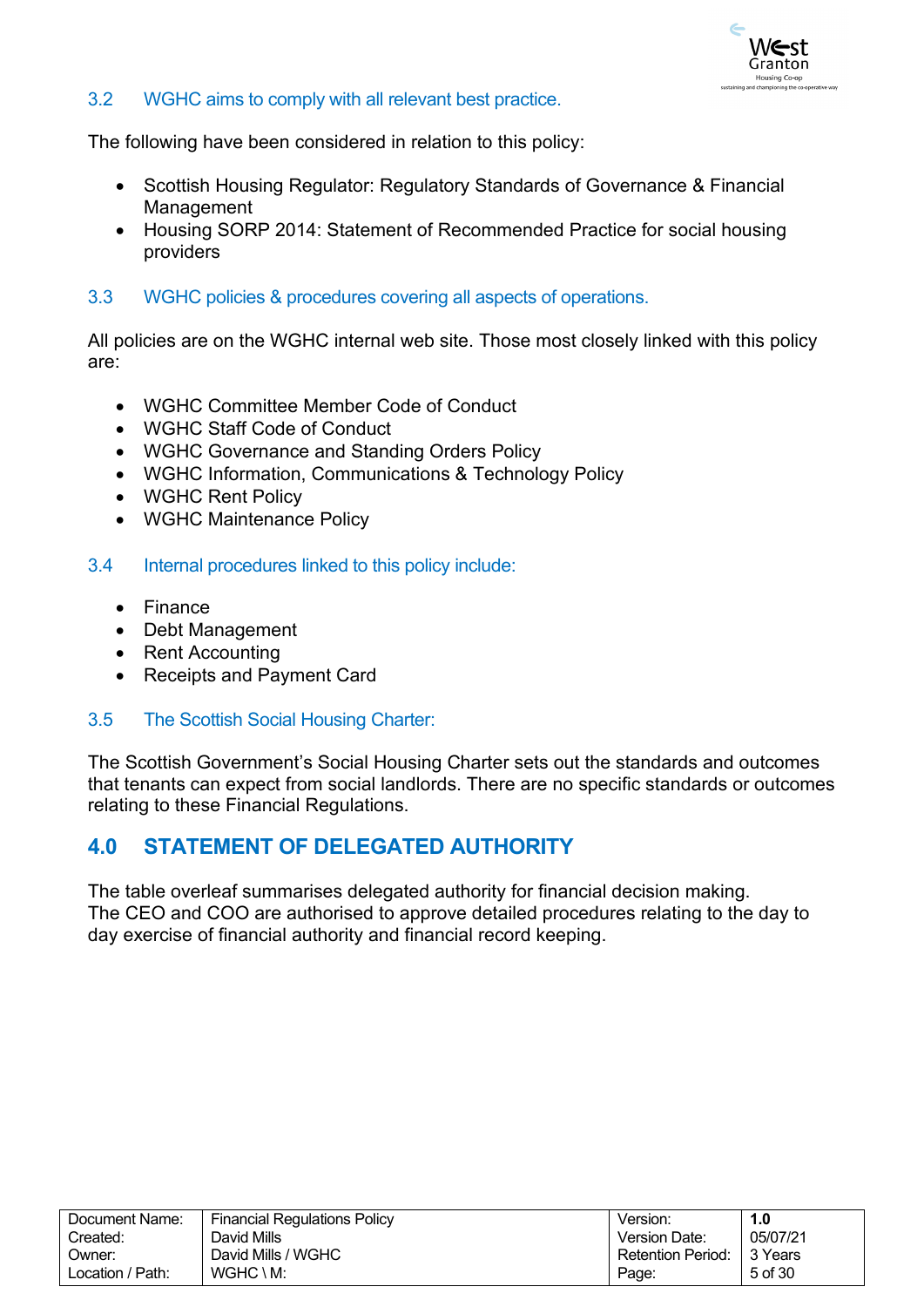

| <b>Action</b>                                                       | <b>Authority</b>           | Limit £<br>(exc. VAT)              | <b>Conditions</b>                   |
|---------------------------------------------------------------------|----------------------------|------------------------------------|-------------------------------------|
|                                                                     |                            |                                    |                                     |
| <b>Financial Planning Policies</b><br>(financial control systems)   | Committee                  |                                    |                                     |
| <b>Procedures</b>                                                   | CEO or COO                 |                                    | Financial Planning &                |
| <b>Annual budget</b>                                                | Committee                  |                                    | Control - Section 4.                |
| <b>Project budgets</b>                                              | Committee                  | Over £50,000                       |                                     |
| <b>Annual rent increase</b>                                         | Committee                  |                                    |                                     |
| <b>Other charges</b>                                                | CEO                        |                                    |                                     |
| <b>Fixed assets</b>                                                 |                            |                                    |                                     |
| <b>Housing Properties</b>                                           | Committee                  |                                    |                                     |
| Land                                                                | Committee                  |                                    | Assets - Section 5.                 |
| <b>Housing components</b><br><b>Other fixed assets</b>              | CEO                        | Within annual or<br>project budget |                                     |
| <b>Asset disposals</b>                                              |                            |                                    |                                     |
| <b>Housing properties</b>                                           | $\overline{\text{Commit}}$ |                                    | Assets - Section 5.                 |
| <b>Other fixed assets</b>                                           | CEO                        |                                    |                                     |
| <b>Procurement</b>                                                  |                            |                                    |                                     |
| <b>Building works</b><br><b>Utilities</b><br>Other goods & services | CEO or COO                 | Within annual or<br>project budget | <b>Procurement – Section</b><br>6.  |
| <b>Treasury Management &amp; Banking</b>                            |                            |                                    |                                     |
| Loans: new & repayment                                              | Committee                  |                                    |                                     |
| <b>Opening &amp; closing accounts</b>                               | Committee                  |                                    |                                     |
| <b>Transfers between accounts</b>                                   | CEO or COO                 |                                    | Treasury Management -<br>Section 8. |
| <b>Grants</b>                                                       | CEO                        | <b>Under £20,000</b>               |                                     |
| <b>Payments</b>                                                     | CEO or COO                 |                                    |                                     |
| <b>Payroll</b>                                                      | CEO or COO                 |                                    |                                     |

### <span id="page-5-0"></span>**5.0 RESPONSIBILITIES**

The principle decision making body of WGHC is the Committee of Management. The Committee is legally responsible for ensuring that WGHC has in place a system of controls for:

- the reliability of financial information;
- the maintenance of proper accounting records;
- and the safeguarding of assets.

These controls consist of:

- the establishment of formal policies and procedures;
- ensuring an adequate system of reporting, budgeting and planning is in place;
- delegation of responsibility to qualified staff.

| Document Name:   | <b>Financial Regulations Policy</b> | Version.                 | I.O      |
|------------------|-------------------------------------|--------------------------|----------|
| Created:         | David Mills                         | Version Date:            | 05/07/21 |
| Owner:           | David Mills / WGHC                  | <b>Retention Period:</b> | 3 Years  |
| Location / Path: | $WGHC \setminus M$ :                | Page:                    | 6 of 30  |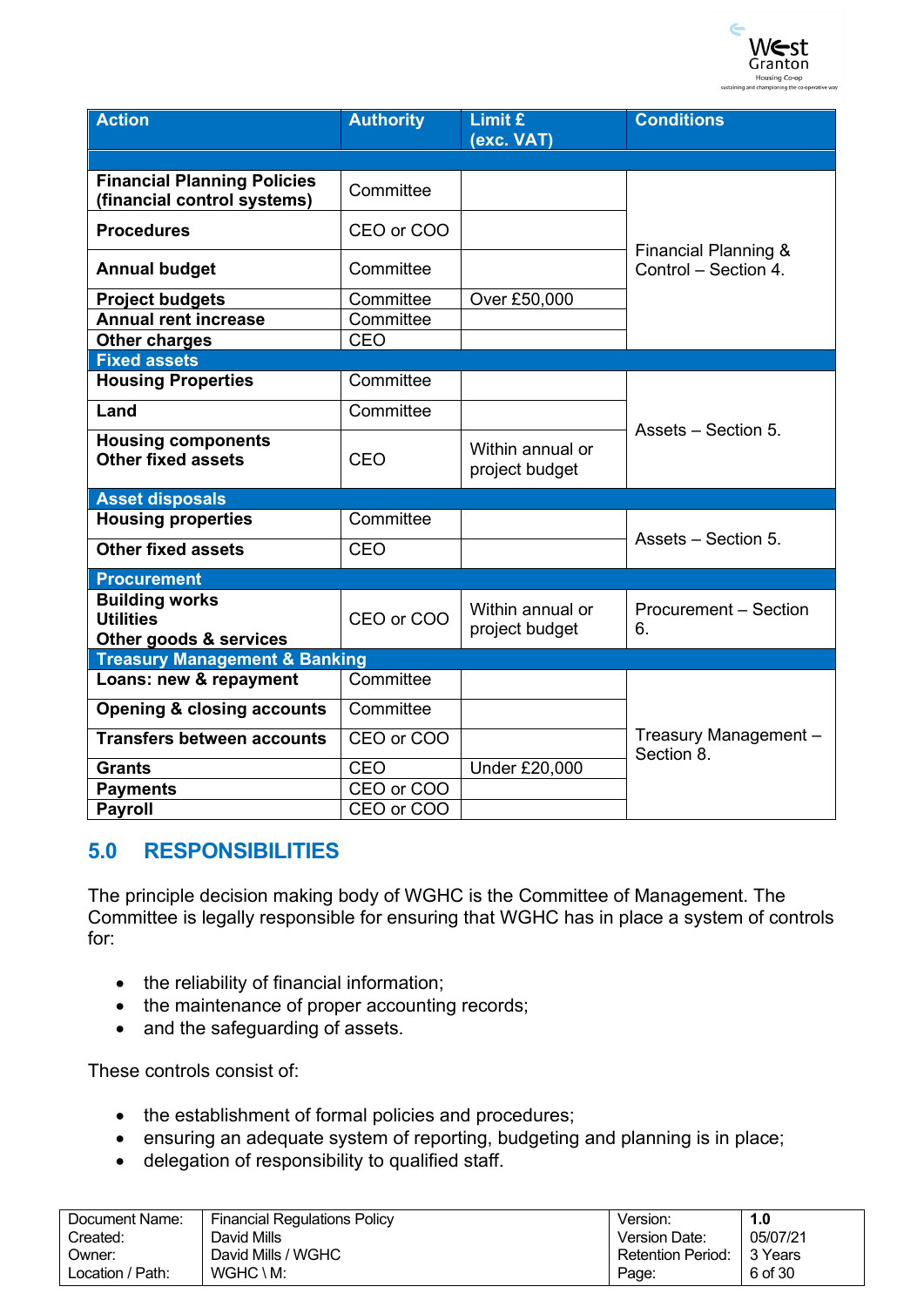

The Co-operative and Community Benefit Act 2014 requires the Committee of Management to prepare Financial Statements for each financial year which give a true and fair view of the state of affairs of the Co-operative and of the surplus or deficit of the Cooperative for that period. The Committee will approve the financial statements only after receipt of a report from the external auditor.

The Financial Statements will include the accounting policies of the Co-operative. Any significant change to accounting policy requires the approval of the Committee of Management. The Treasurer is an officer of WGHC appointed by the Committee of Management from amongst its members. The Treasurer may advise the Committee of Management on external and internal audit matters. The Treasurer may be authorised to carry out specific tasks on a one off or ongoing basis by the Committee of Management.

The Chief Executive Officer (CEO) is responsible for the operational and financial management of WGHC including:

- Financial accounting and statements;
- Management accounting and reports;
- Insurance and risk management;
- Payroll and taxation;
- Annual returns to regulatory and statutory authorities;
- Financial and business planning;
- Compliance with covenants.

# <span id="page-6-0"></span>**6.0 AUDITORS**

Auditors are not responsible for detecting fraud or maladministration. However, if any serious problems or irregularities are uncovered during an audit, the Auditor may contact the Treasurer or the Chairperson directly to report it. WGHC is legally required to appoint a suitably qualified company to carry out an external audit of the annual financial statements. The Auditor is appointed by the members of WGHC at each Annual General Meeting unless there is a competent and admissible motion to the contrary.

The external audit involves examining the statements and their underlying records and control systems. The Auditor will comment on the financial statements including the Committee's Statement on Internal Financial Control. The Auditor will produce an audit report for committee on any matters arising from the audit. The Auditor will attend a meeting of the Audit-Sub Committee *or* the Committee of Management to report on the audit and present the audit report. The Auditor will report in person to the AGM.

WGHC is not required to carry out internal audits, however it is considered good practice in terms of supporting WGHC's ongoing process of self-assessment. WGHC therefore may from time to time choose to appoint a suitably qualified person or company to carry out internal audit of some or all of WGHC's activities and control systems.

The same company will not be used as external and internal auditor.

| Document Name:   | Financial Regulations Policy | Version.                 | 1.0      |
|------------------|------------------------------|--------------------------|----------|
| Created:         | David Mills                  | Version Date:            | 05/07/21 |
| :Jwner           | David Mills / WGHC           | <b>Retention Period:</b> | 3 Years  |
| ∟ocation / Path: | $WGHC \setminus M$ :         | Page:                    | 7 of 30  |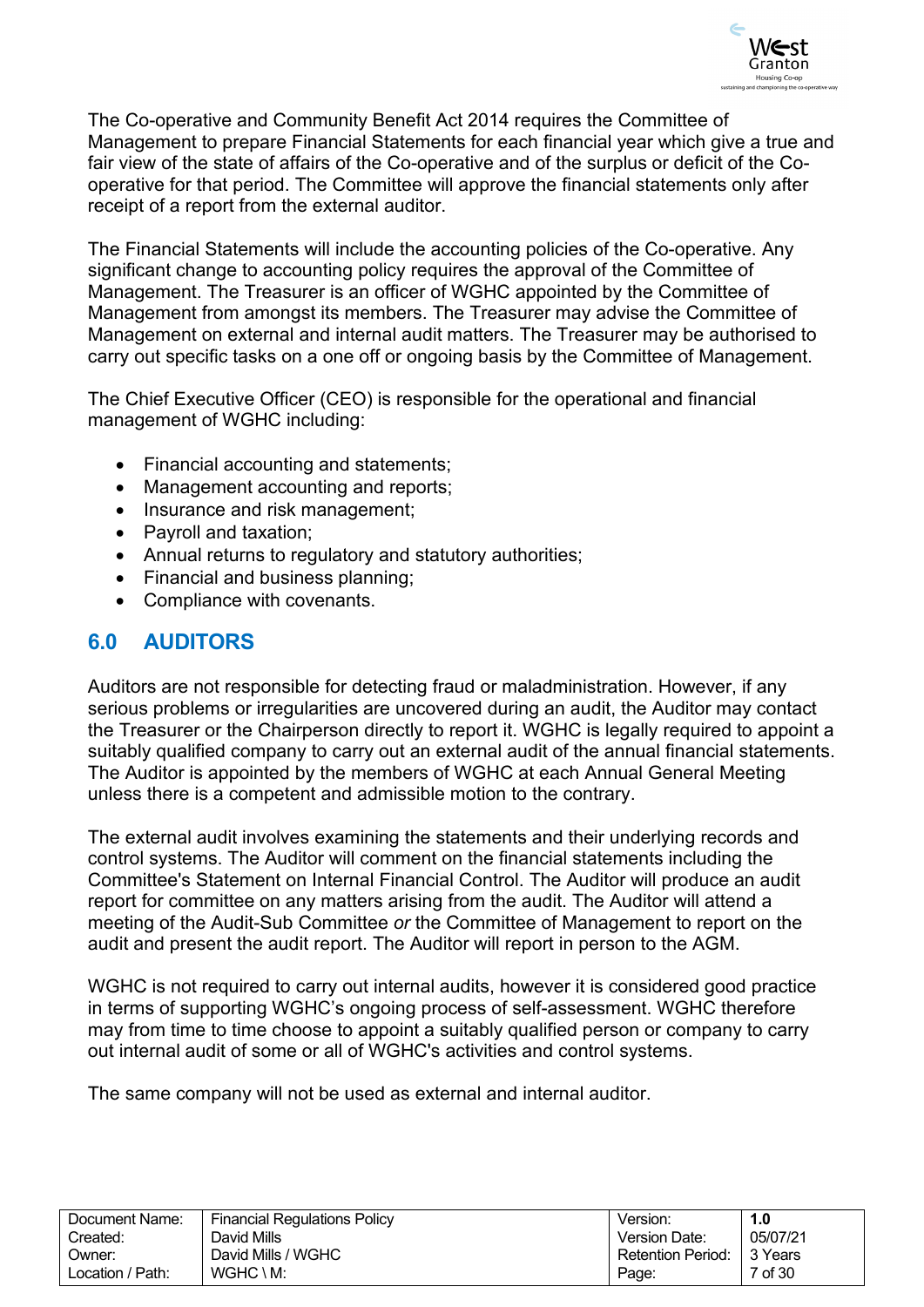

The purpose of the internal audit will be to examine the way WGHC conducts its business and the strength of internal control systems and to recommend improvements.

The internal auditor will produce reports on each internal audit carried out and will present these reports to the Committee of Management. The Committee of Management may choose to have an appropriate Sub-Committee set up for the duration of the internal audit. If this is the case, the Sub-Committee will have delegated authority to receive agree the Audit Plan, receive the reports and formally close the Audit process. A full report must be given to the main Committee of Management. They will hold the authority for decision making in regard to any other internal Audit related matter.

# <span id="page-7-0"></span>**7.0 PLANNING PROCESS**

WGHC will make prudent provision to ensure that we can meet our financial commitments and achieve our objectives. We will do this by integrating financial and risk management into our business planning processes.

Key stages in the financial planning process include:

- Risk and strategy reviews;
- Audit report;
- Draft budget & rent proposal;
- Tenant consultation on rent proposal;
- Budget approval;
- Business Plan approval;
- Quarterly performance reports.

The Business Plan will include:

- A summary of the current position including performance information;
- Current opportunities and issues;
- An assessment of financial risks and variables;
- Financial assumptions including inflation and interest rates;
- The objectives of WGHC during the period of the plan;
- Annual budgets approved by Committee;
- Performance Indicators approved by Committee;

### <span id="page-7-1"></span>**8.0 BUDGETS**

Committee shall approve an annual budget which will make adequate provision for operating activities, capital spending and reserves. Committee must approve project budgets for all contracts or purchases which exceed £50,000. Committee will receive quarterly budget reports in the Quarterly Management Account Reports.

The CEO and COO may authorise expenditure within budgets. They may also authorise expenditure over budget to maintain essential services or carry out essential maintenance.

| Document Name:   | <b>Financial Regulations Policy</b> | Version.                 | 1.0      |
|------------------|-------------------------------------|--------------------------|----------|
| Created:         | David Mills                         | Version Date:            | 05/07/21 |
| Dwner:           | David Mills / WGHC                  | <b>Retention Period:</b> | 3 Years  |
| Location / Path: | $WGHC \setminus M$ :                | Page:                    | 8 of 30  |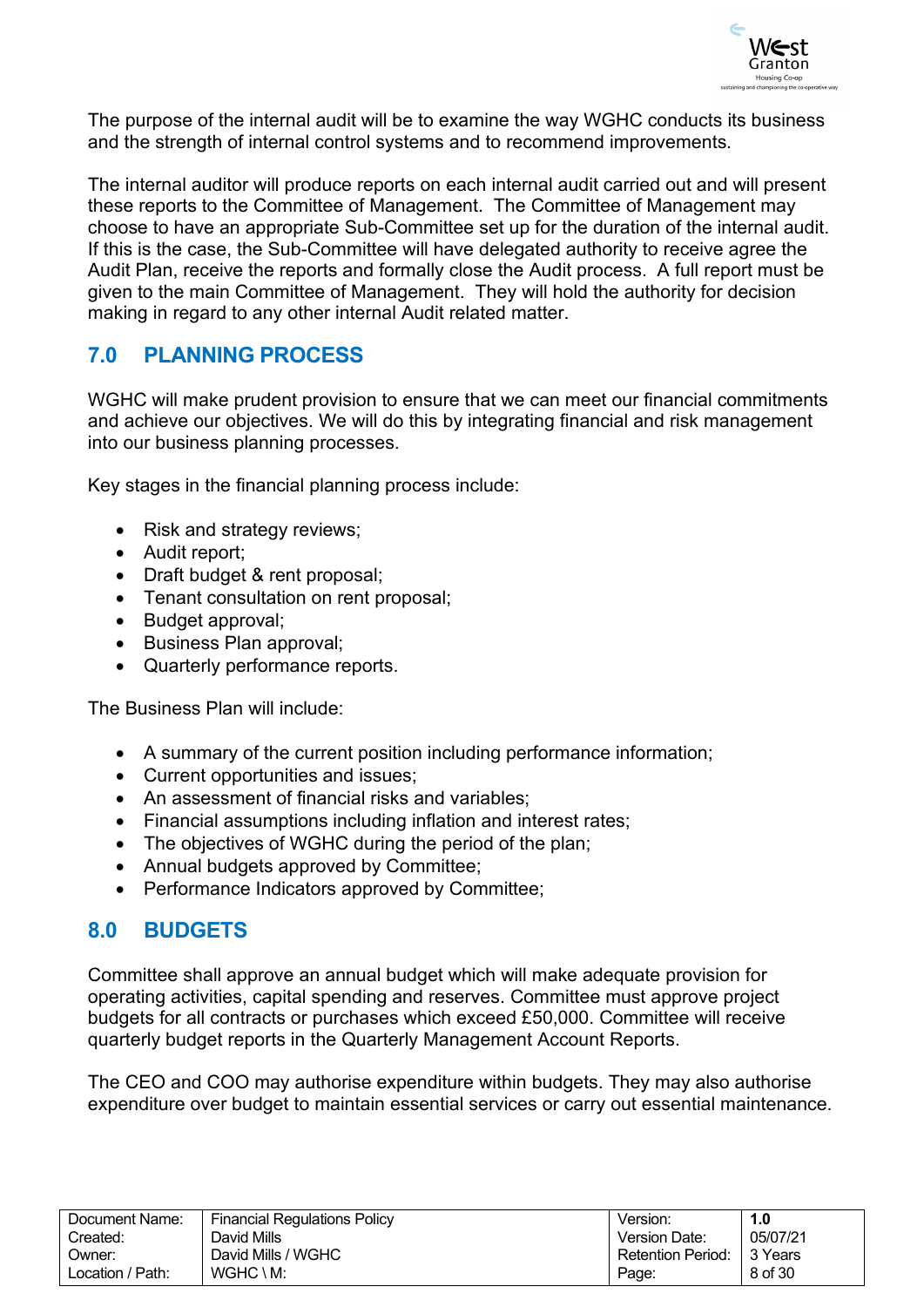

Any significant variances from budgets (actual or projected) will be reported to Committee on a quarterly basis. Significant variances shall be defined as actual or projected overspends of either £5,000 or 5%, whichever is higher, in relation both to project budgets and to the operating cost centres listed above. During the year, Committee may authorise changes to budgets to allow for significant changes in budget assumptions or unforeseen events or responsibilities.

The Committee of Management has the authority to overspend on a budget if it is deemed necessary or within the best interest of the organisation. For example, Committee may wish to overspend on the Donations / Sponsorship Budget if an exceptional request for funding was received and it was going to be of tangible benefit to the local community. All such decisions to overspend must be minuted.

### <span id="page-8-0"></span>**9.0 ASSETS AND HOUSING COMPONENTS**

The purchase or disposal of housing properties must be approved by the Committee of Management. The purchase or disposal of housing components and of other fixed assets may be approved by the CEO subject to any relevant annual or project budget. The CEO is responsible for maintaining the WGHC's register of land, buildings and other fixed assets.

Fixed (or "non-current") assets are items which are expected to be used for an extended period. The cost is not posted to the income & expenditure account. It is added to the value of the assets in the balance sheet. The value of an asset is depreciated over its expected life and this annual depreciation is posted as expenditure in the year. To comply with accounting requirements housing properties are split into component parts. Replacement of these are accounted for as individual fixed assets.

| <b>Asset type</b>                       | <b>Useful economic life in years</b> |
|-----------------------------------------|--------------------------------------|
| <b>Housing components</b>               |                                      |
| Land                                    | Permanent – no depreciation          |
| <b>Structure</b>                        | 50                                   |
| <b>External render</b>                  | 35                                   |
| Central heating system excluding boiler | 30                                   |
| <b>Windows</b>                          | 25                                   |
| <b>External doors</b>                   | 25                                   |
| <b>Bathroom</b>                         | 20                                   |
| <b>Kitchen</b>                          | 15                                   |
| <b>Boiler</b>                           | 15                                   |
| Lift                                    | 15                                   |
| <b>Other fixed assets</b>               |                                      |
| <b>Office premises</b>                  | 50                                   |
| <b>Playground equipment</b>             | 15                                   |
| White goods & furnishings in flats      | 6                                    |
| Office equipment, fixtures & fittings   | 4                                    |

| Document Name:   | <b>Financial Regulations Policy</b> | Version.                 | 1.0      |
|------------------|-------------------------------------|--------------------------|----------|
| Created:         | David Mills                         | <b>Version Date:</b>     | 05/07/21 |
| Owner:           | David Mills / WGHC                  | <b>Retention Period:</b> | 3 Years  |
| Location / Path: | $WGHC \setminus M$ :                | Page:                    | 9 of 30  |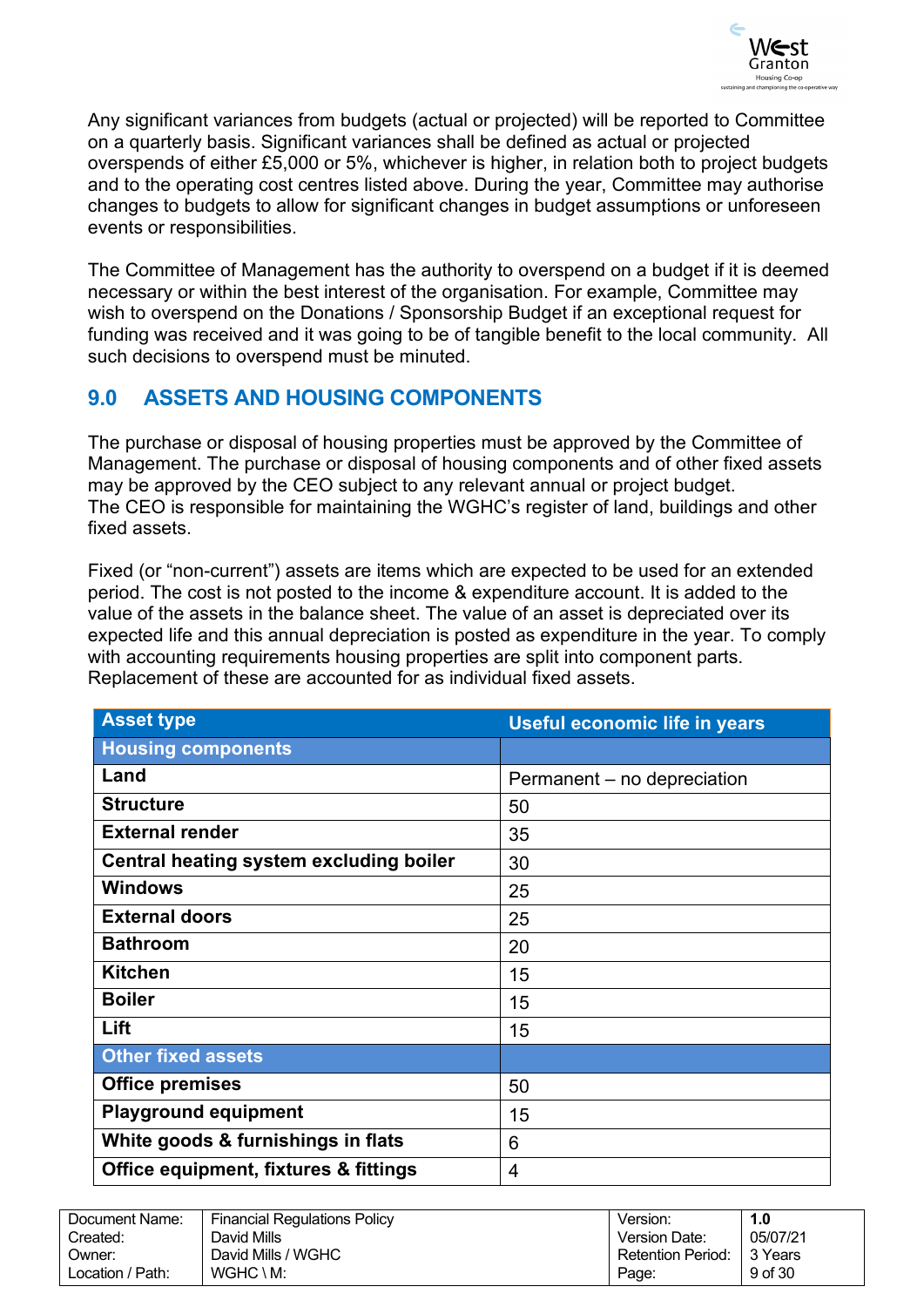

Works which improve housing properties or prolong their life or significantly reduce the maintenance costs may also be capitalised. Where these works add to or significantly improve the properties this will be reflected in an increase in rents.

The CEO will submit an annual report to the Committee on the carrying value of fixed assets and on impairment. The CEO will secure relevant consents for the acquisition or disposal of any land or property, including the granting of securities over property to guarantee a loan. Disposal of land and buildings must only take place with the authorisation of the Committee. The consent of the regulatory authority may also be required.

The CEO will determine whether to treat an item as a fixed asset. Individual items of less than approximately £500 will normally be treated as current assets and part of operating costs, regardless of expected life. Assets must not be disposed to staff, committee members or their close connections. Disposals of fixed assets including equipment and furniture must be recorded in the appropriate register and accounted for in the financial statements.

### <span id="page-9-0"></span>**10.0 PROCUREMENT**

The procurement of goods or services should be based on achieving value for money by comparison of prices and performance. WGHC will not knowingly use any firm in which a member or an employee of WGHC, or close connection of same, is a Director or manager.

The CEO will set out procedures and forms for procurement of goods and services. WGHC may use the Public Contracts Scotland portal to procure goods and services. This may be through the use of Quick Quotes, a PQQ exercise and/or a full Invitation to Tender process. The use of PCS will generally be used over the traditional advertising of Invitation to Tender on websites such as SFHA, etc

# <span id="page-9-1"></span>**11.0 APPROVED LIST**

WGHC will maintain an approved lists of contractors, suppliers and consultants from whom most works, supplies and services should be procured. The Committee must approve any additions to or deletions from the list. WGHC staff and committee members will not engage contractors or consultants from WGHC's approved list to carry out work for themselves or on behalf of any other person. Rechargeable repairs may be carried out by approved contractors for committee members who are tenants but only on the same basis as for any other tenant.

The approved lists will contain a number of large national companies (e.g. Royal Bank of Scotland, BT, IKEA etc.). Staff and committee may use these companies but must ensure they gain no benefits arising through their connection with WGHC. Non-list companies may be used where reasonable to do so.

This includes:

- large building contracts;
- for low value jobbing works as a trial. If satisfactory the contractor may be proposed for addition to the approved list;

| Document Name:   | <b>Financial Regulations Policy</b> | Version:                 | 1.0      |
|------------------|-------------------------------------|--------------------------|----------|
| Created:         | David Mills                         | Version Date:            | 05/07/21 |
| Owner:           | David Mills / WGHC                  | <b>Retention Period:</b> | 3 Years  |
| Location / Path: | $WGHC \setminus M$ :                | Page:                    | 10 of 30 |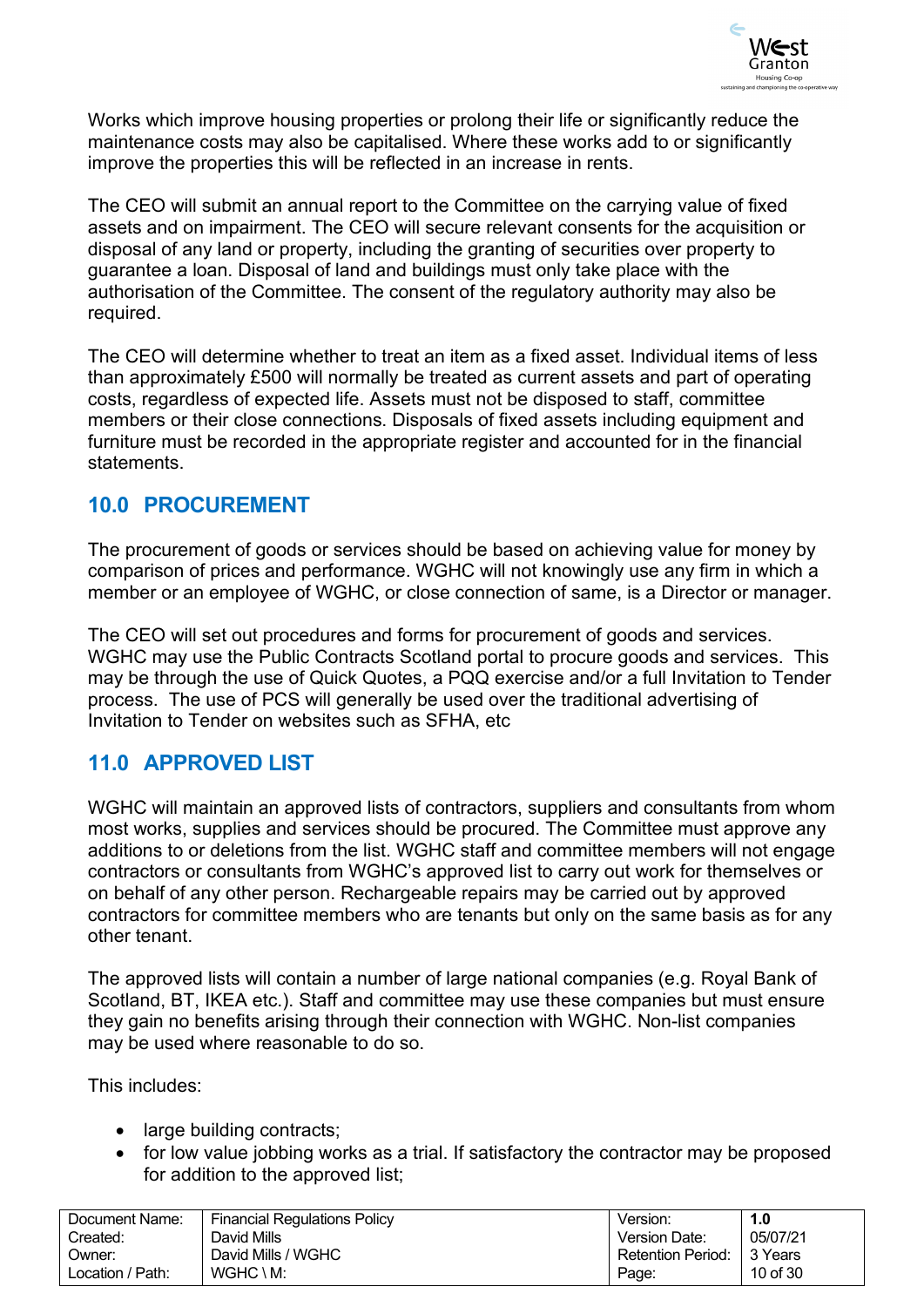

- Specialist works, supplies or services may be procured from outwith the lists if there is no source for these on the list;
- Utilities and other services to achieve value for money;
- Small purchases e.g. office supplies. These should be of relatively low value and the reason for using the supplier should be justifiable.

# <span id="page-10-0"></span>**12.0 PROCUREMENT AND AUTHORITY METHODS**

The table below sets out further delegated authority and indicates the minimum form of procurement. The CEO may determine if a higher form of procurement is more appropriate in some cases. In the absence of the CEO, and where a matter cannot reasonably wait, the COO can act and have the same authority as the CEO.

In an emergency, staff may assume a higher level of authority for reasons of health & safety or to secure property. This must be reported to the CEO as soon as practically possible.

| <b>Value</b><br><b>Excludes VAT.</b>                                                                       | <b>Source</b>        | <b>Procurement method</b>                                                                                                                                | <b>Authorised Person</b> |
|------------------------------------------------------------------------------------------------------------|----------------------|----------------------------------------------------------------------------------------------------------------------------------------------------------|--------------------------|
|                                                                                                            |                      | Building works (for term contracts the value over 3 years is used)                                                                                       |                          |
| Over £4,733,252                                                                                            | Any                  | EU procurement<br>regulations apply                                                                                                                      | Committee                |
| Over £2,000,000                                                                                            | Any                  | <b>Public Contracts</b><br>(Scotland)<br>Regulations apply                                                                                               | Committee                |
| Under £2,000,000                                                                                           | Any                  | Competitive tender                                                                                                                                       | <b>CEO</b>               |
| <b>Under £50,000</b>                                                                                       | <b>Approved List</b> | minimum 2 quotes                                                                                                                                         | CEO                      |
| <b>Under £25,000</b>                                                                                       | Approved list        | minimum 1 quote                                                                                                                                          | <b>CEO</b>               |
| <b>Under £25,000</b>                                                                                       | Non-approved         | minimum 2 quotes                                                                                                                                         | <b>CEO</b>               |
| <b>Under £1,500</b>                                                                                        | Approved list        | Works order                                                                                                                                              | Maintenance Manager      |
| Under £500                                                                                                 | Non-approved         | Works order                                                                                                                                              | Maintenance Manager      |
| Under £500                                                                                                 | Approved list        | Works order                                                                                                                                              | All staff                |
| <b>Public Contracts for Supplies &amp; Services</b><br>(for term contracts the value over 3 years is used) |                      | The CEO may decide to use PCS Quick Quotes or traditional advertising on relevant<br>websites if under £50k and depending on the service being procured. |                          |
| Over £189,330                                                                                              | Any                  | EU procurement<br>regulations apply                                                                                                                      | Committee                |
| Over £50,000                                                                                               | Any                  | <b>Public Contracts</b><br>(Scotland)<br><b>Regulations apply</b>                                                                                        | Committee                |
| <b>Under £50,000</b>                                                                                       | Any                  | Minimum 2 quotes                                                                                                                                         | CEO or COO               |
| <b>Under £25,000</b>                                                                                       | Approved list        | minimum 1 quote                                                                                                                                          | CEO or COO               |
| <b>Under £25,000</b>                                                                                       | Non-approved         | minimum 2 quotes                                                                                                                                         | CEO or COO               |
| Under £500                                                                                                 | <b>Approved list</b> | Purchase order                                                                                                                                           | Maintenance Manager      |

| Document Name:   | <b>Financial Regulations Policy</b> | Version.                 | 1.0      |
|------------------|-------------------------------------|--------------------------|----------|
| Created:         | David Mills                         | Version Date:            | 05/07/21 |
| Owner:           | David Mills / WGHC                  | <b>Retention Period:</b> | 3 Years  |
| ∟ocation / Path: | $WGHC \setminus M$ :                | Page:                    | 11 of 30 |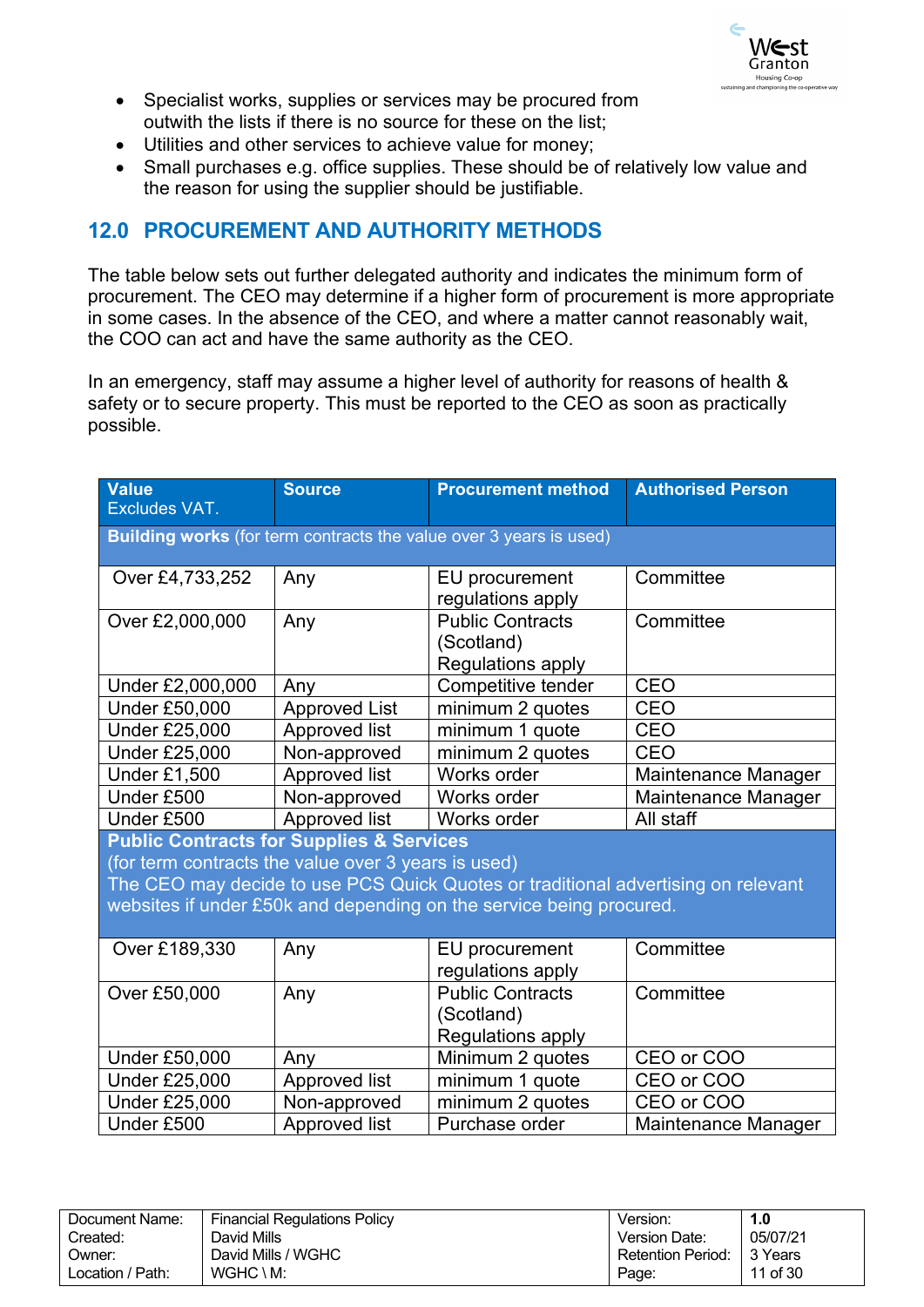

Works or purchase orders in a form approved by the CEO will be used for most day to day purchases. Where the supplier is not on an approved list the reason for selection must be shown on the works order or purchase order.

Contracts will be used for high value works or services or for agreements to provide utilities, works or services over a period of time. Contracts may be in the form of an exchange of letters or a more formal document prepared by WGHC or consultants. **All contracts must be signed either by the CEO or the COO.**

Formal tenders will normally be required for works and professional services with an estimated cost more than £50,000 EXCL VAT. The outcome of all such tenders must be awarded and approved by Committee.

Any partnership agreement, term contract or rolling works order to provide utilities, works or services over a period of time will be valued at the cost over **three** years in relation to procurement authority. This includes such services as computer consultancy, utilities, central heating maintenance, landscape maintenance and stair cleaning.

As an alternative to seeking competitive prices or tenders, price negotiation may be appropriate if cost, efficiency and quality can be maximised by negotiation with a specific contractor or consultant. Value for money should be demonstrable by comparison with similar projects, price books or other benchmarks. Written approval is required from the CEO or COO. In these circumstances, if the cost is more than £25,000 (excluding VAT) minuted Committee approval is required.

Expenditure above budget levels may be authorised by the CEO or the COO, if the works are necessary for reasons of health & safety or urgent operational continuity. This should be reported as soon as possible to the Committee of Management. In the case of common repairs where WGHC is one of a number of owners, WGHC may accept the majority view of the owners as to how to procure works or services. This must be approved by the CEO or COO.

### <span id="page-11-0"></span>**13.0 TENDER PROCEDURES**

When procuring contracts for goods, services or works, WGHC must comply with the Public Contracts (Scotland) Regulations 2015 ("the Regulations") and the Procurement Reform (Scotland) Act 2014 ("the Act").

WGHC is subject to a two-tier procurement regime, in terms of which the Regulations will apply to contracts with a value which meets or exceeds the relevant EU thresholds (currently in 2020 these are £189,330 for supplies or services and £4,733,252 for works) and the Act will apply to contracts with a value below such EU thresholds but with a value which is equal to or greater than the thresholds set out in the Act (£50,000 for supplies or services and £2,000,000 for works).

Referring to the above and the table on page 11, the EU procurement thresholds values change every 2 years. As of November 2020, these figures as quoted are correct. The procedure for the award of any contract depends upon the estimated value of that contract.

| Document Name:   | <b>Financial Regulations Policy</b> | Version.                 | I.O      |
|------------------|-------------------------------------|--------------------------|----------|
| Created:         | David Mills                         | Version Date:            | 05/07/21 |
| Owner:           | David Mills / WGHC                  | <b>Retention Period:</b> | 3 Years  |
| Location / Path: | $WGHC \setminus M$ :                | Page:                    | 12 of 30 |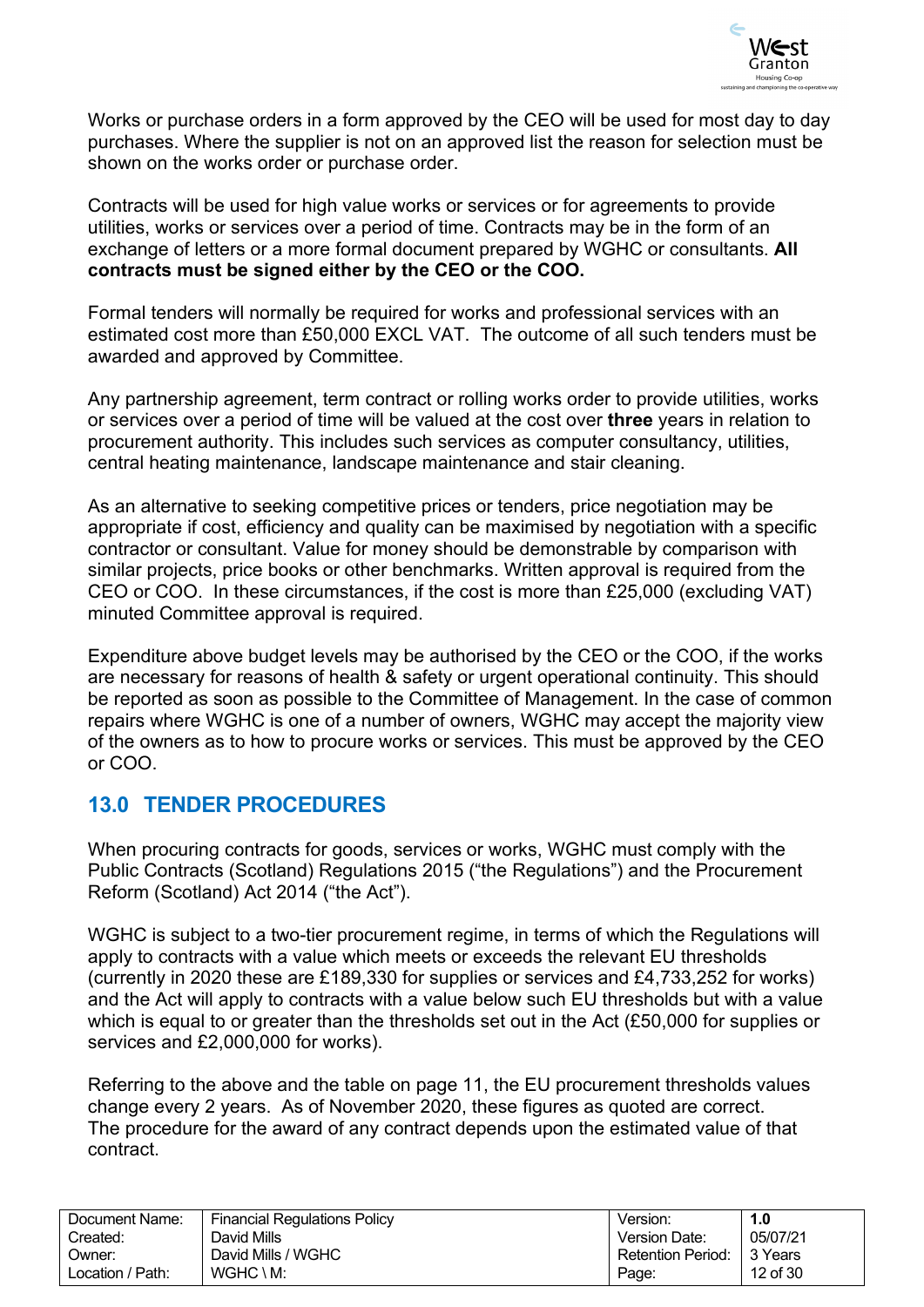

The relevant threshold values and the associated procurement procedure that must be applied are detailed in the table below.

| <b>Contract Type</b>           | <b>Contract Value</b>                                         | <b>Procurement Procedure</b>                        |
|--------------------------------|---------------------------------------------------------------|-----------------------------------------------------|
| <b>Works</b>                   | £4,733,252 and above                                          | <b>OJEU Procedure under the 2015</b><br>Regulations |
| Supplies / Services            | £189,330 and above                                            | <b>OJEU Procedure under the 2015</b><br>Regulations |
| <b>Works</b>                   | £2,000,000 to<br>£4,733,252                                   | Regulated procurement under the<br>2014 Act         |
| Supplies / Services            | £50,000 to £189,330                                           | Regulated procurement under the<br>2014             |
| Works / Supplies /<br>Services | Up to £50,000<br>(Supplies/Services) or<br>£2,000,000 (Works) | Unregulated procurement                             |

The prescribed threshold values set out in the above table will be automatically revised in accordance with any subsequent amendment to the threshold values set by the EU Commission for supply, services or works contracts. Given the numerous types of values of works and services that WGHC purchases the method by which it uses to procure may vary. The CEO or COO will follow the procedure as outlines in the table on page 11: **The Statement of Procurement Authority Table**.

### <span id="page-12-0"></span>13.1 Tendering

If two written quotations for a tender are required they should be entered in the tender book. The entry should be signed by two members of staff, one of whom must be the CEO or COO. If formal tenders are required, a minimum of three should be invited. If less than two tenders are returned by contractors, the contract must be re-tendered.

Where Tenders have been advertised using the traditional method of advertising on the SFHA or Scottish Housing News website, then all tenders will be returned by a pre-set date and time, tenders received more than marginally late will be returned unopened. Tenders where the estimated cost is less than £25,000 (excluding VAT) may be opened by the CEO in the presence of another member of staff as a witness.

Where a traditional method of tendering has been used, tenders where the estimated cost is £25,000 (excluding VAT) or more must be opened by the Chairperson with the CEO or COO as a witness. Tenders will be recorded in the tender register and entries signed by the person opening the tender and the witness.

Where Tenders are to be advertised on Public Contract Scotland, WGHC may use a specialist consultant to undertake this work on WGHC's behalf to undertake procurement on PCS.

| Document Name:   | <b>Financial Regulations Policy</b> | Version:          | 1.0      |
|------------------|-------------------------------------|-------------------|----------|
| Created:         | David Mills                         | Version Date:     | 05/07/21 |
| :Dwner           | David Mills / WGHC                  | Retention Period: | 13 Years |
| Location / Path: | $WGHC \setminus M$ :                | Page.             | 13 of 30 |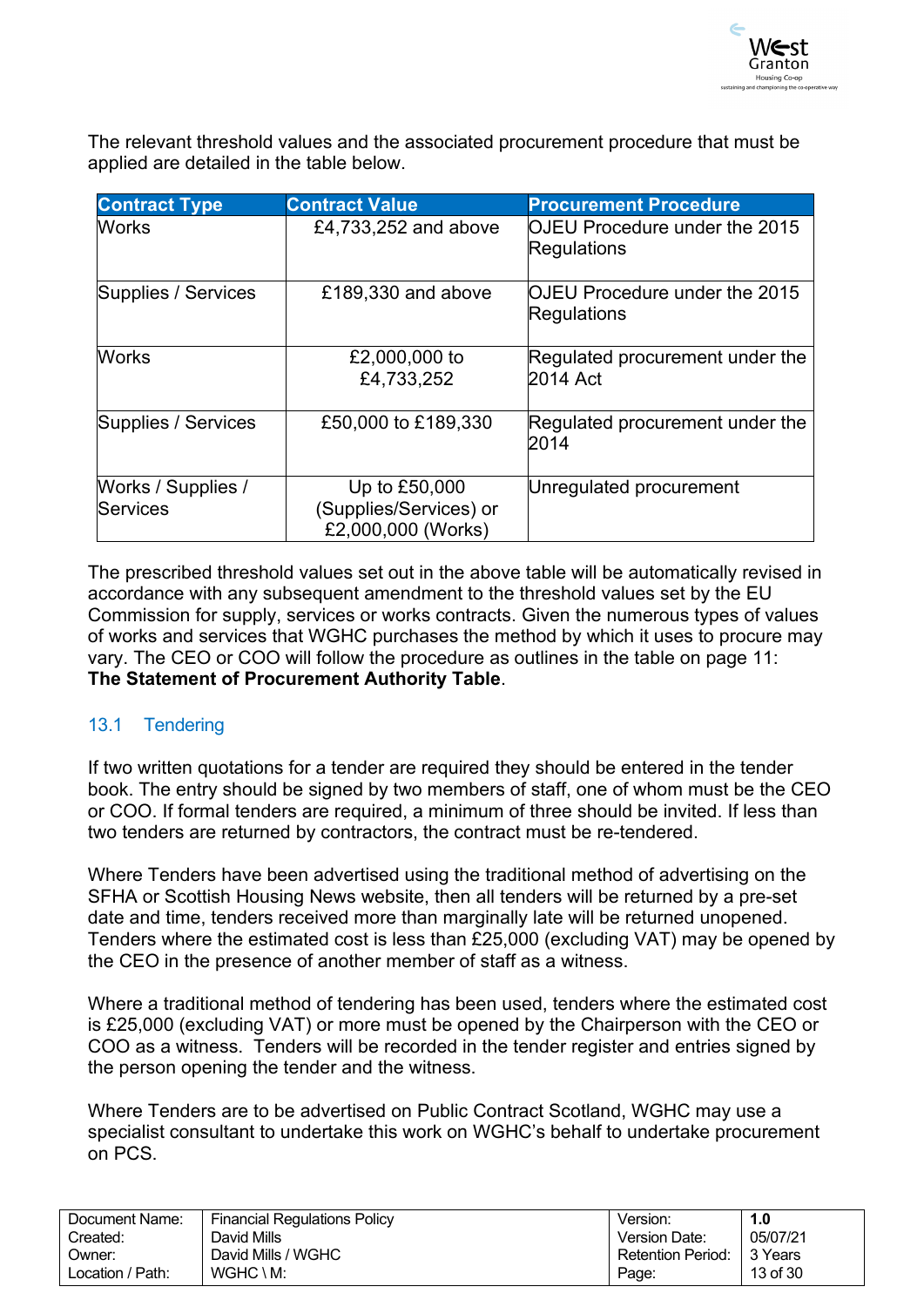

This means that all the tenders electronically received will be opened by WGHC's consultant. Whilst WGHC staff may be involved in the scoring of price or quality as part of the tender assessment process, it will be the consultant who will have delegated responsibility to provide WGHC with the final outcome tender report. If the value of the procurement is above £50k then the tender report must be presented to Committee for their consideration and they must approve the award being made to the winning contractor.

### <span id="page-13-0"></span>13.2 Tender Prices

Unless otherwise allowed under the relevant Procurement Regulations, the lowest tender or quotation will be selected unless:

- it has previously been agreed that selection will not be made only based on price and tenderers are aware of this.
- information regarding the tenderers has been received after issue of tenders, which causes doubt about their financial position or level of performance;

The CEO or COO **must** approve any decision not to accept the lowest tender or quotation. The Committee of Management must also approve any decision not to accept the lowest tender or quotation when the cost is more than £25,000 (excluding VAT).

### <span id="page-13-1"></span>**14.0 TREASURY MANAGEMENT**

Treasury management is the management of cash, investments, borrowings and the control of financial risk. The Scottish Housing Regulator recommends that RSLs abide by CIPFA's Treasury Management in the Public Services: Code of Practice. That document is aimed at large public authorities. WGHC will seek to abide by the Code. WGHC is however a relatively small organisation. In relation to treasury management we will aim to keep our arrangements simple, safe and transparent.

The fundamental principle in the management of WGHC borrowing or investments will be the minimisation of risk. WGHC will seek to maximise the return on assets with due regard to this fundamental principle.

### <span id="page-13-2"></span>14.1 Borrowing

Committee approval is required for any borrowing. All borrowing and investments shall be in the name of WGHC and shall conform to any relevant regulatory requirements. WGHC will seek to achieve a prudent balance of fixed and variable rate loans within our loan portfolio to limit exposure to short term fluctuations in interest rates. Committee approval is required to fix or cap interest rates on loans.

The CEO will regularly monitor liquidity and will endeavour to maintain a minimum balance of cash in hand and in bank to:

- cover expenditure over the medium term without borrowing;
- ensure that current assets comfortably exceed current liabilities:
- ensure loan covenants on interest cover are met.

| Document Name:   | <b>Financial Regulations Policy</b> | Version:          | 1.0       |
|------------------|-------------------------------------|-------------------|-----------|
| Created:         | David Mills                         | Version Date:     | 05/07/21  |
| Owner:           | David Mills / WGHC                  | Retention Period: | l 3 Years |
| Location / Path: | WGHC \ M:                           | Page:             | 14 of 30  |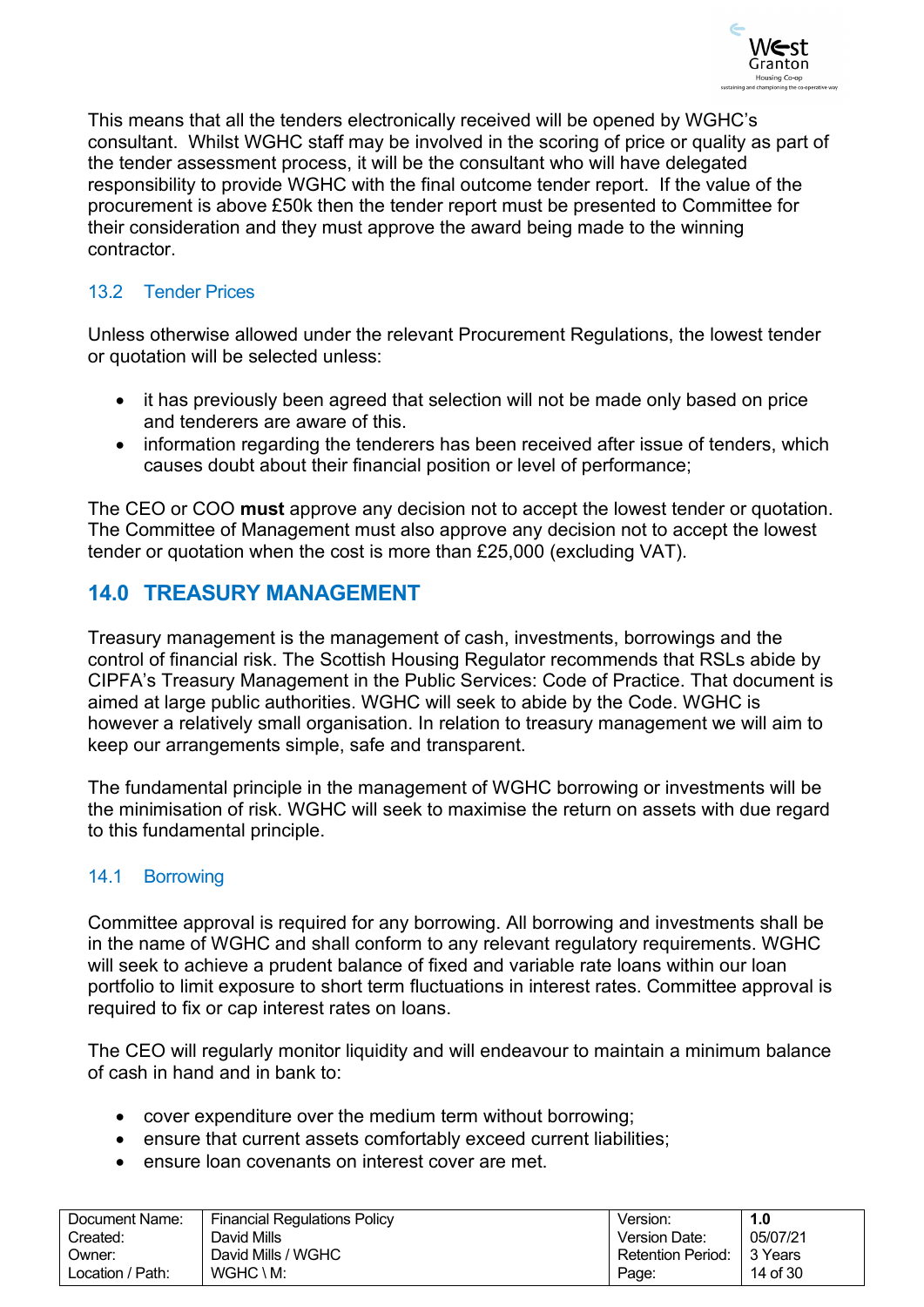

#### <span id="page-14-0"></span>14.2 Investments and Bank Accounts

Cash more than short or medium term needs may be invested in term deposit accounts or other secure investments. Committee approval is required for any investment. Committee approval is required to move cash between banks or building societies.

Committee approval is required to open or close a bank account for dealing with WGHC's funds. All bank accounts shall be in the name of WGHC. Committee will approve bank mandates including authorised signatories for cheques and bank instructions.

The CEO is responsible for the security and banking of all cash and cheques received. The CEO may authorise the Assistant Finance Officer or COO to bank cash and cheques received. The COO is authorised to sign off the cash sheet for banking. All procedures, receipt forms, invoices or other documents in use must have the approval of the CEO.

The CEO is authorised to administer electronic banking within any limits set by the bank mandate approved by Committee. This includes making payments and transferring funds between accounts. The CEO may authorise the Assistant Finance Officer to transfer funds between accounts. The CEO may authorise other staff to access information.

The Assistant Finance Officer will routinely set up the electronic payments on Bankline and the CEO or the COO will authorise the electronic banking payments.

All statements in respect of loans, cash, term deposits and investments will be regularly reconciled with the WGHC accounts.

The CEO is authorised to bid for capital grants for adaptations; and for revenue grants and wider role funding up to £20,000. The CEO may choose to delegate this responsibility to the Maintenance Manager or the COO. Bids for grants for capital or revenue projects over £20,000 must be approved by the Committee.

The CEO is authorised to apply for, accept and draw down all capital and revenue grants and for ensuring that all grants are received and appropriately recorded in the accounts. Again in respect of this work, the CEO may choose to delegate this responsibility to the Maintenance Manager or the COO.

### <span id="page-14-1"></span>**15.0 PAYROLL**

All staff will be appointed to the grades approved by the Committee and in accordance with EVH salary scales and conditions of service. The Committee is responsible for undertaking the role of employer in relation to appropriate pension arrangements for employees. The CEO is responsible for day to day pension matters.

The CEO is responsible for all payments of salaries and wages to all staff including payments for overtime or services rendered. Wages or overtime based on an hourly rate will be certified by the line manager or by the COO. All time sheets and other pay documents will be in a form prescribed or approved by the CEO.

| Document Name:   | Financial Regulations Policy | Version.          | 1.0      |
|------------------|------------------------------|-------------------|----------|
| Created:         | David Mills                  | Version Date:     | 05/07/21 |
| Owner:           | David Mills / WGHC           | Retention Period: | 3 Years  |
| Location / Path: | $WGHC \setminus M$ :         | Page:             | 15 of 30 |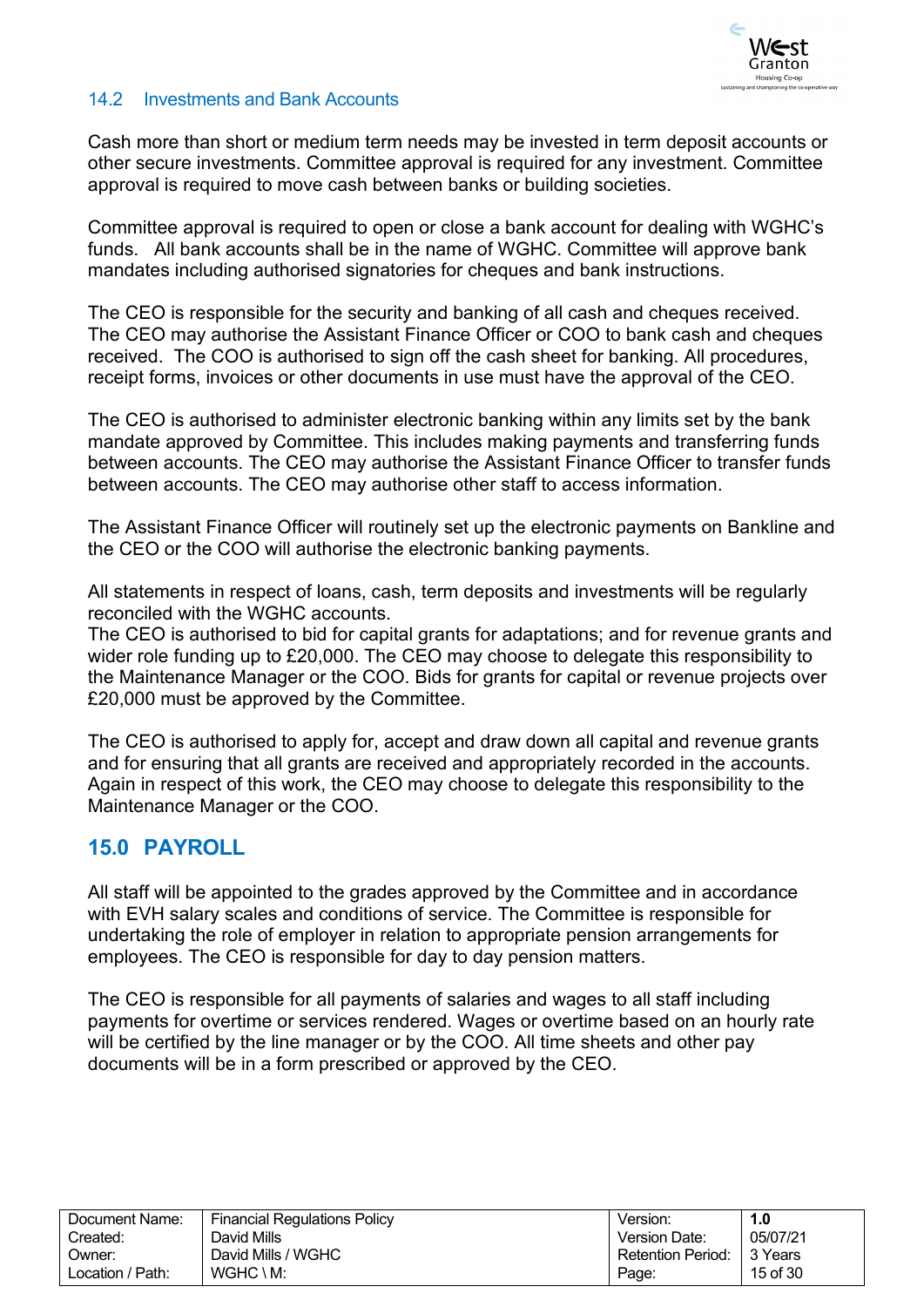

WGHC may choose to use the services of a 3<sup>rd</sup> party financial agent for the payroll function. In 2021 and for the foreseeable future, the 3rd party financial agent is **Prospect Housing Association**.

The CEO is responsible for keeping all records relating to payroll including those of a statutory nature and for ensuring that all payments of income tax and national insurance are made timeously. The CEO may choose to delegate record keeping responsibilities to the Assistant Finance Officer.

### <span id="page-15-0"></span>15.1 Taxation

The CEO is responsible for all taxation issues including PAYE, national insurance and corporation tax. This includes maintaining tax records, making payments and submitting tax returns by their due date.

### <span id="page-15-1"></span>**16.0 RISK MANAGEMENT & INSURANCE**

Risk management is the process of seeking to contain and limit the risks to which an organisation is exposed. The essence of the approach is that risks should be identified and steps taken to minimise their likelihood and/or impact.

The CEO will maintain a Risk Register in which key risks and control actions are set out. The register will be reviewed by the Committee and/or Treasurer on an annual basis. A risk register is simply a business tool and forms only a part of risk management. Identification of risks and of control actions is also a significant element of the financial planning process and of the annual Business Plan.

### <span id="page-15-2"></span>16.1 Strategic Risk

Focus is put on strategic risks during the third and fourth quarters when Committee reviews performance and outlook, sets budgets and performance targets and sets out key tasks and new initiatives in the short and medium term. Strategic risks mainly arise from changes in the external political or economic environment. They include changes in legislation, grant funding or regulatory requirements. They also include interest rates, inflation, pension deficits and taxation.

Whilst we cannot control these risks we can take steps to minimise their impact on WGHC. We will seek to identify, assess and monitor strategic risks. Key assumptions will be approved and set out in WGHC's Business Plan.

### <span id="page-15-3"></span>16.2 Operational Risk

Operational risks relate to factors specific to WGHC including the deterioration of housing, operational inefficiency, poor treasury management and loss of key staff. With this type of risk we have scope to reduce the likelihood of problems occurring as well as trying to minimise their impact. Key operational risks are also reviewed by Committee in the business planning process. The CEO has primary responsibility for managing risk on a day to day operational level.

| Document Name:   | Financial Regulations Policy | Version:                 | 1.0      |
|------------------|------------------------------|--------------------------|----------|
| Created:         | David Mills                  | Version Date:            | 05/07/21 |
| Owner:           | David Mills / WGHC           | <b>Retention Period:</b> | ∣3 Years |
| Location / Path: | $WGHC \setminus M$ :         | Page:                    | 16 of 30 |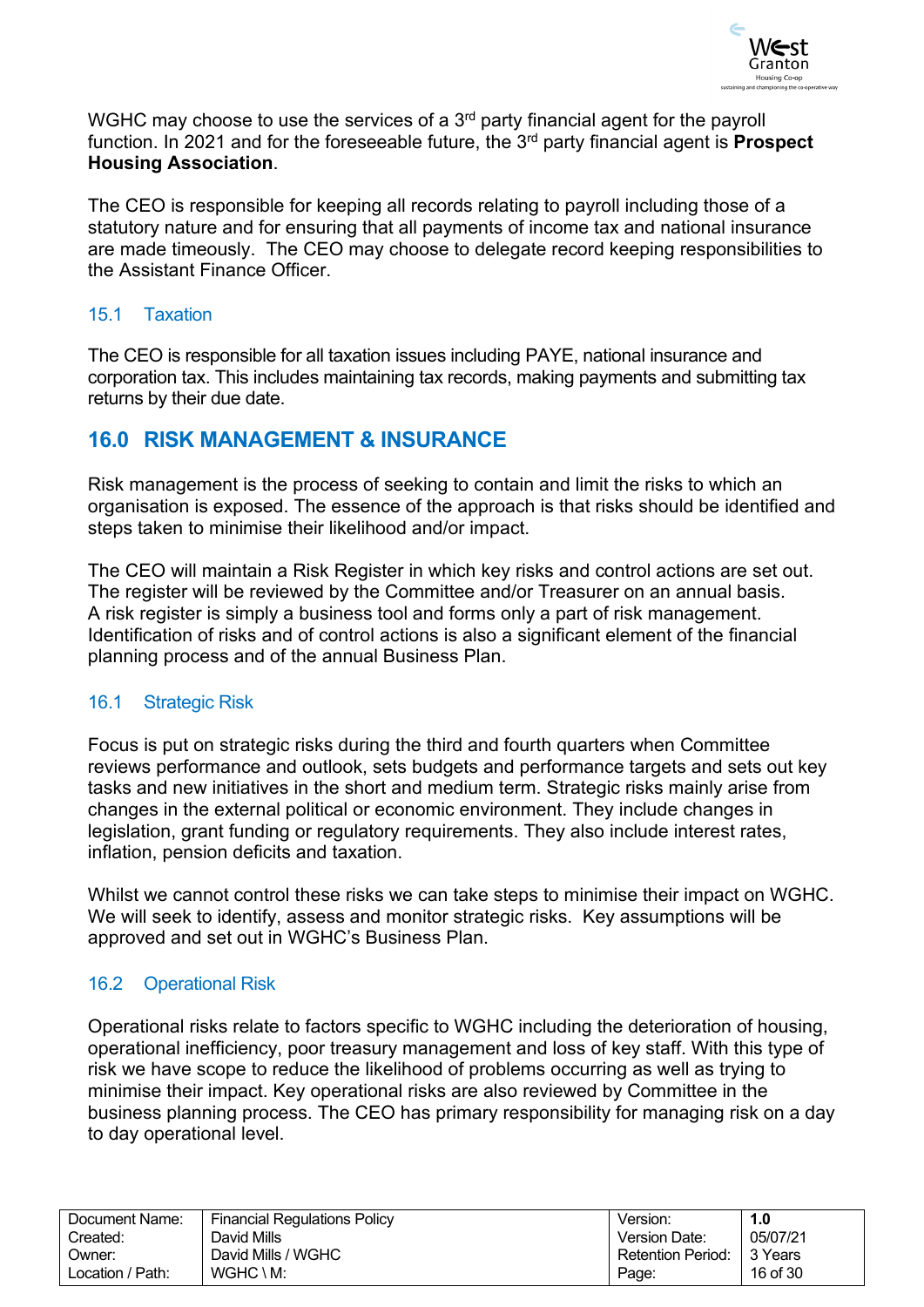

The CEO will use policy, procedures and good practice to maintain a robust set of internal financial controls and to manage identifiable risk. The CEO will report annually on the Risk Register and Internal Financial controls. The Committee will monitor the activities of WGHC and take appropriate action if events significantly alter previous assumptions about the likelihood or effect of risks.

## <span id="page-16-0"></span>**17.0 INSURANCE**

### <span id="page-16-1"></span>17.1 CEO Responsibilities

The CEO is responsible for putting in place adequate insurance and for ensuring that adequate measures are taken to ensure security and minimise risk. Staff must advise the CEO or the COO immediately of any event which may give rise to an insurance claim. The CEO or the COO will ensure that WGHC's insurers are notified and, if appropriate, a claim is prepared and transmitted to the insurers. The CEO will keep a register of all insurances effected by WGHC and the property and risks covered.

The CEO is responsible for keeping suitable records of plant which is subject to inspection by an insurance company and for ensuring that inspection is carried out in the periods prescribed. The CEO may choose to delegate this to the Maintenance Manager or the COO.

#### <span id="page-16-2"></span>17.2 Staff Responsibilities

All staff using their own vehicles on behalf of WGHC shall maintain appropriate insurance cover for business use. Staff are responsible for maintaining proper security at all times for all buildings, stock, stores, furniture, cash etc. under their control. They shall consult the CEO in any case where security is thought to be defective or where it is considered that special security arrangements may be needed. The loss of safe or office keys must be reported to the CEO immediately.

### <span id="page-16-3"></span>**18.0 ENTITLEMENTS, PAYMENTS & BENEFITS**

All RSL's must have a policy on entitlements, payments and benefits. The Scottish Housing Regulator have stated that RSLs may adopt the SFHA model, amend that model, or develop its own policy. This WGHC policy is a simplified version of the SFHA model, appropriate to WGHC's size and operations.

Definitions: the following definitions are assumed for terms used. If in doubt you should check with the CEO who may decide based on good practice.

- **A relative** is any of your relatives by birth or marriage or through a common law relationship e.g. a partner, partner's children etc.
- **A close connection** includes relatives. It also includes members of your household, close friends and business associates. Also, relatives of any of these groups and anyone who could reasonably be defined as close.

| Document Name:   | <b>Financial Regulations Policy</b> | Version.          | I.O       |
|------------------|-------------------------------------|-------------------|-----------|
| Created:         | David Mills                         | Version Date:     | 05/07/21  |
| :Jwner           | David Mills / WGHC                  | Retention Period: | l 3 Years |
| Location / Path: | $WGHC \setminus M$ :                | Page:             | 17 of 30  |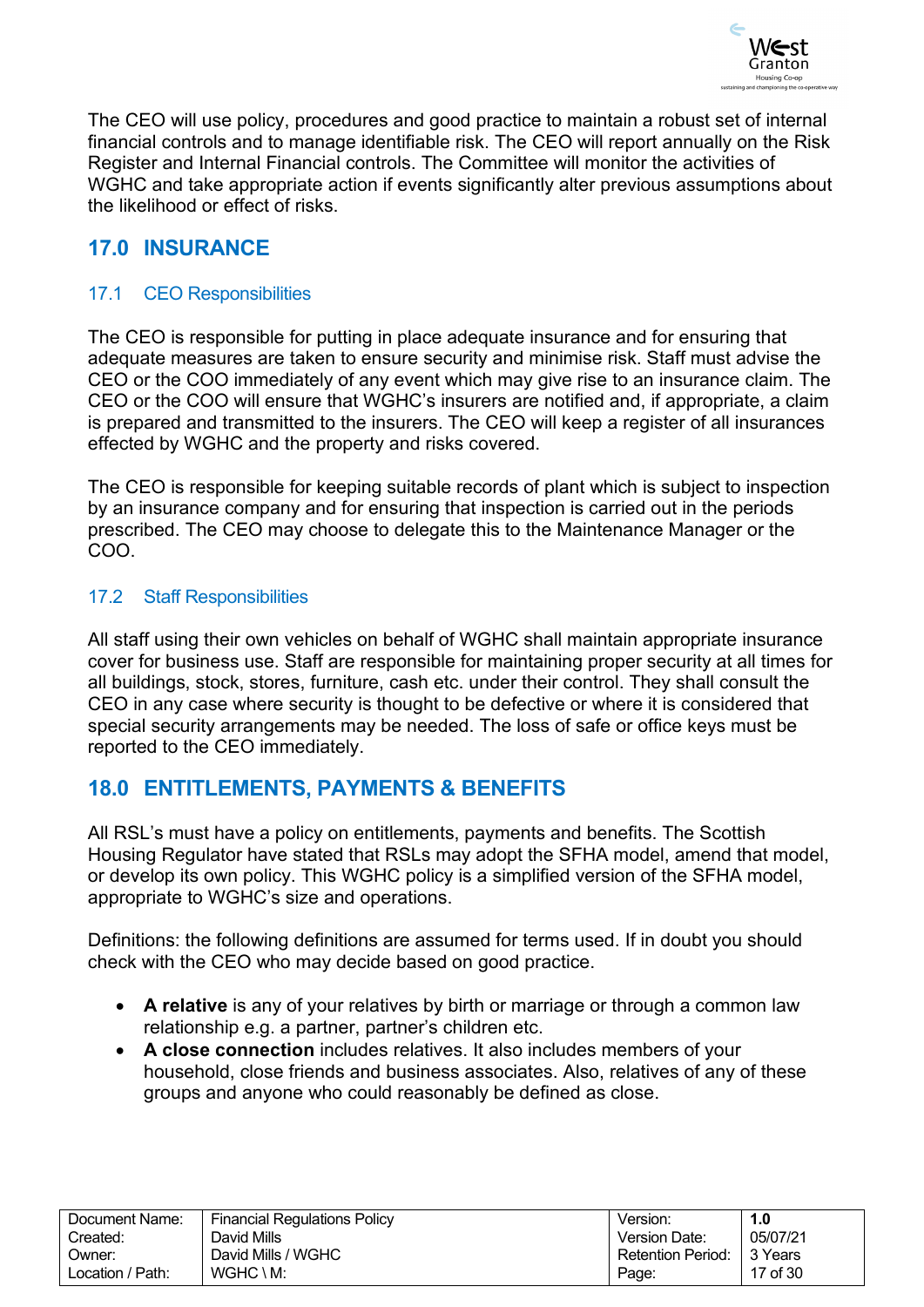

WGHC has approved codes of conduct for committee members and for staff. Each individual must declare any interest in companies or organisations with which WGHC has, or may have, financial dealings.

The codes of conduct also set out principles and guidance in relation to:

- use of influence;
- personal interest;
- and use of resources.

Payments will only be made to staff or committee in certain circumstances:

- Payment of salary, professional fees and other contractual entitlements to employees;
- Redundancy or voluntary severance payments to employees;
- Payment of expenses to staff or committee in line with this policy;
- The cost of training or conferences.

An offer of employment **cannot** be made to the following:

- A committee member or someone who has been a committee member in the past 12 months or a relative of either;
- Someone closely connected to an existing member of staff

An offer of a tenancy or any repair or payment (e.g. compensation) related to a tenancy **may be made** to a committee member, employee or close connection of either if it is in accordance with policy and procedures and no preference is involved.

Adaptations or improvements to the houses of committee members or employees can be made only in accordance with normal procedures and must be recorded in the register of interests.

A prize available to tenants, members or their families may be made to a committee member or close connection as long as it is made in accordance with agreed procedures and the committee member takes no part in any selection.

WGHC may make certain payments and benefits of modest value (under approximately £50). These may include:

- Gifts made to staff or committee members on special occasions such as on leaving;
- WGHC promotional material to staff or committee members;
- Modest hospitality such as a sandwich lunch.

### <span id="page-17-0"></span>18.1 Gifts and/or Hospitality

Committee and staff should not accept gifts or hospitality which may give an impression of impropriety or place them under an obligation. Gifts or hospitality **may be accepted** if the following apply:

• "Thank you" gifts of small value (under approximately £25) from tenants or other sources such as a box of chocolates;

| Document Name:   | <b>Financial Regulations Policy</b> | Version:          | 1.0       |
|------------------|-------------------------------------|-------------------|-----------|
| Created:         | David Mills                         | Version Date:     | 05/07/21  |
| Owner:           | David Mills / WGHC                  | Retention Period: | l 3 Years |
| Location / Path: | $WGHC \setminus M$ :                | Page:             | 18 of 30  |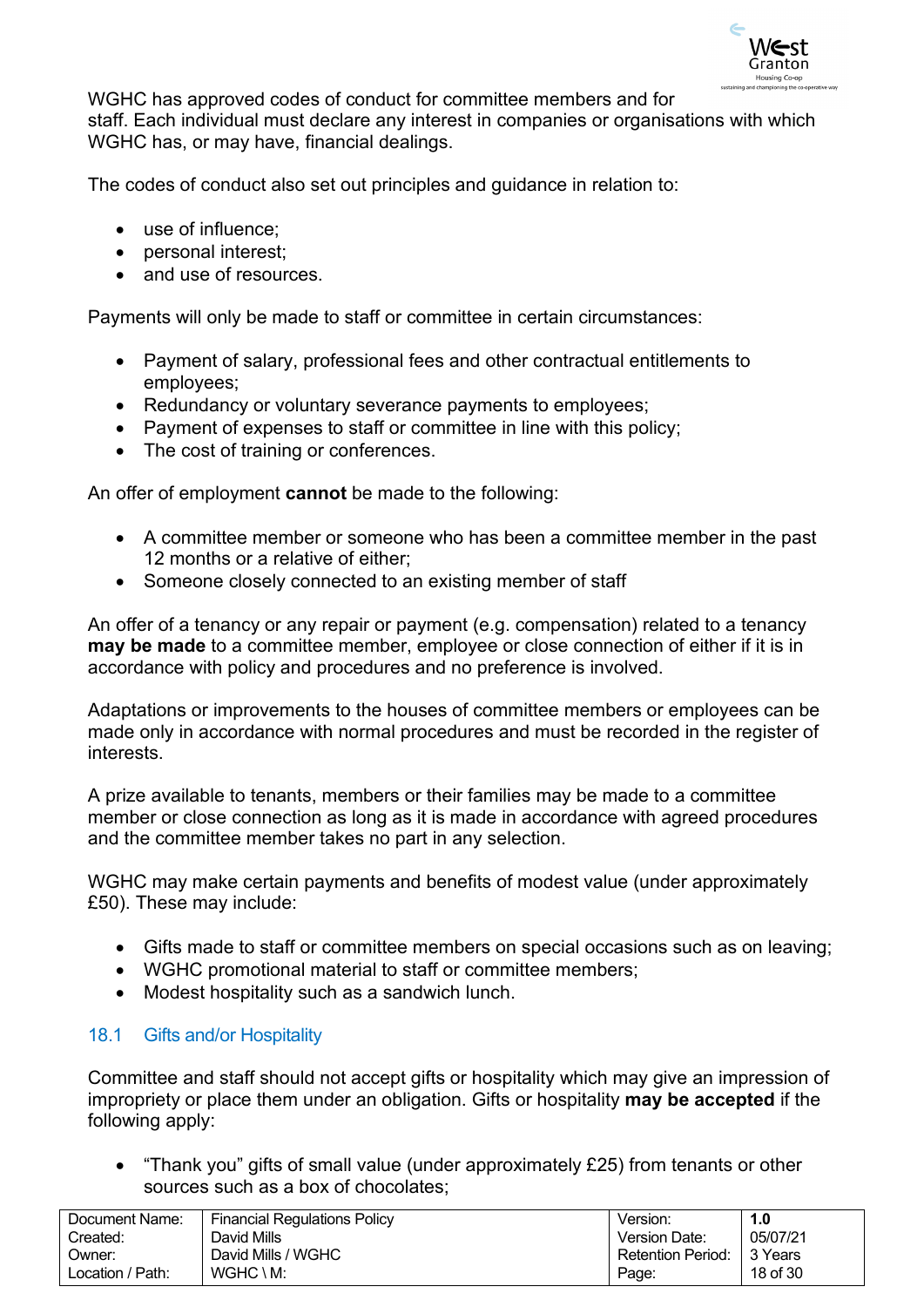

- Pens, calendars or other promotional materials of small value (under £25);
- Hospitality, for example a sandwich lunch given before or after a business meeting, of small value (under £25).

Gifts or hospitality **may not be accepted** if the following apply:

- Gifts or hospitality from the same source more than once in a year; however an exception is made is if it is a tenant who wishes to gift a box of chocolates or biscuits at Christmas time and then again to a staff member during the year to thank them for providing an exceptional level of service for example;
- Gifts or hospitality of more than approximately £25;
- Alcohol:
- Invitations to lunch, dinner, concerts, sporting events or similar.

Any offer of gifts and hospitality, whether or not accepted, must be reported to the CEO (or the COO or Assistant Finance Officer) which do not comply with the above should be recorded in a register and reported to committee. If a gift is refused but the giver insists or simply leaves it, the recipient will take it to the CEO who will record it and ensure that it is either returned to the giver or otherwise disposed of and that this is recorded and reported.

### <span id="page-18-0"></span>18.2 Sponsorship and Donations

Any sponsorship or donation must be approved by the Committee. Sponsorship or donations will be made known to the membership through newsletters, annual report and/or financial statements. The Co-operative may sponsor or contribute to local clubs, teams, charities or voluntary organisations which have a clear connection to the community in which it operates, within the amount contained in the annual budget for such activities. Only Committee may approve to exceed the budget spend. This would be deemed exceptional and such a decision must be minuted.

If a committee member or employee or close connection of either is involved with such an organisation they must declare an interest and will take no part in any application or decision making process.

### <span id="page-18-1"></span>**19.0 EXPENSES**

Procedures for claiming and paying expenses will be approved by the CEO. **Receipts will normally be required for expenses claims.** Any payment to the CEO must be signed off by a senior staff member (normally this would be the COO).

Staff expenses and allowances will be in accordance with their terms and conditions and either EVH's or HMRC's scale of allowances, whichever is lower.

Committee members are not paid. WGHC will not reimburse members for loss of earnings as they are not expected to take time off work for WGHC business. Expenses are payable to committee members to cover out of pocket costs incurred while representing WGHC. Where rates are given these are for 2022 and will be increased each year broadly in line with RPI

| Document Name:   | <b>Financial Regulations Policy</b> | Version.                 | 1.0      |
|------------------|-------------------------------------|--------------------------|----------|
| Created:         | David Mills                         | Version Date:            | 05/07/21 |
| Owner:           | David Mills / WGHC                  | <b>Retention Period:</b> | 3 Years  |
| Location / Path: | $WGHC \setminus M$ :                | Page:                    | 19 of 30 |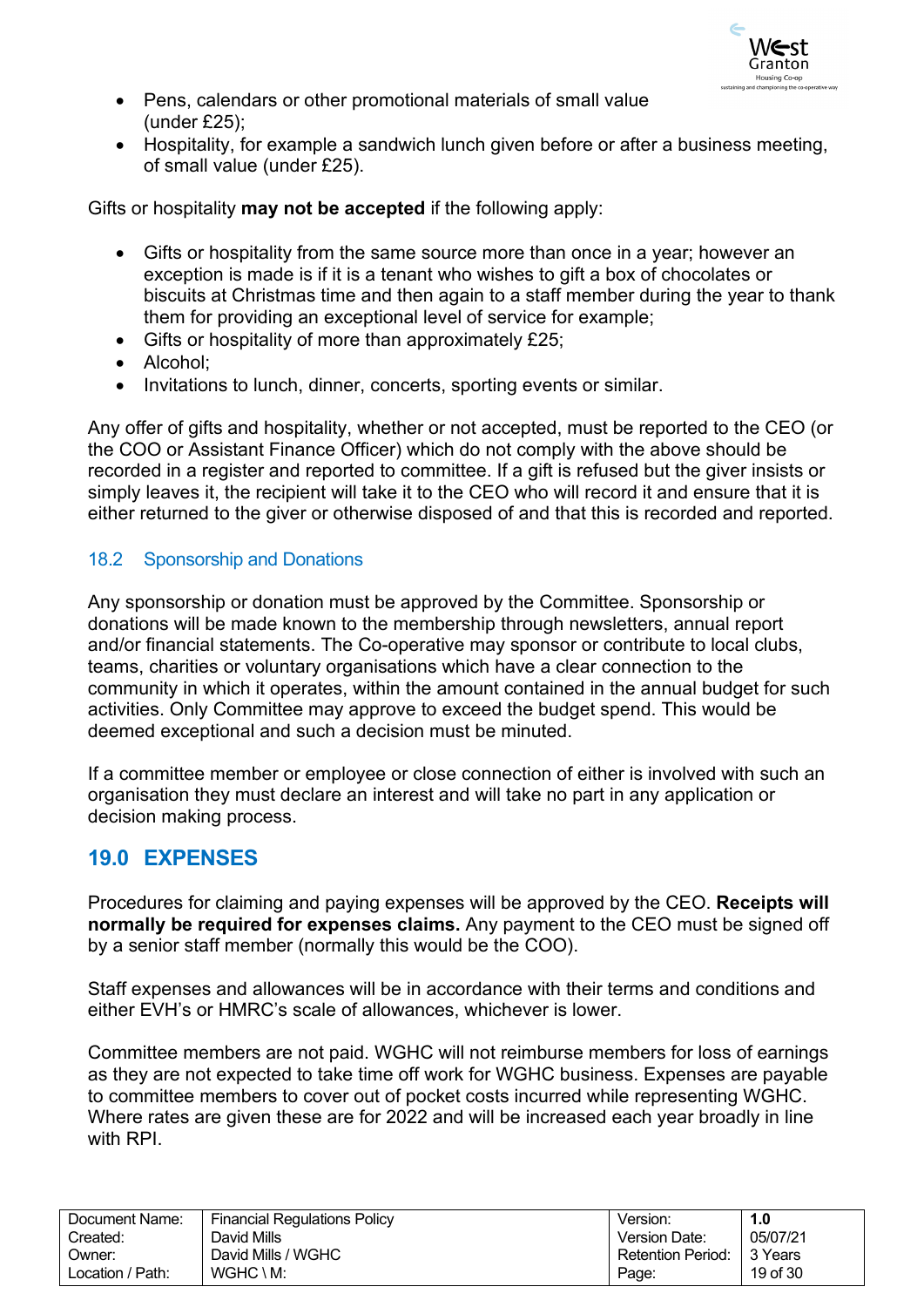

If a committee member travels on WGHC business:

- Bus fares, 2nd Class rail fares, taxi fares (where reasonable); or
- Car Mileage allowance equal to the current limit set by HMRC + parking charges where reasonable; or
- Cycle allowance equal to the current limit set by the HMRC

If a committee member is away from home during the reasonable normal time of breakfast, lunch or evening meal the **actual cost** of the meal will be reimbursed. No payment is due if a meal is provided (e.g. at a conference or training course) the cost will be subject to a **maximum** of:

- Breakfast £10.00
- $\bullet$  Lunch £15.00
- Evening Meal £25.00

If a committee member represents WGHC at a conference they may reasonably be expected to incur some out of pocket expense and these will be covered by a payment intended to cover estimated reasonable actual costs incurred:

- Each day where there is an overnight stay £30
- Any other day £15

If a committee member needs to pay a childminder or carer to be free to attend committee meetings, WGHC will reimburse the actual cost legitimately and reasonably incurred on production of a signed receipt, subject to a maximum of the Scottish Living Wage (which is £9.30 per hour). Payment can be made in respect of childminding by a friend or relation but not a member of the committee member's household. Members should ensure that amounts claimed are paid to the carer or they risk the payments being treated as income by tax or benefit authorities.

### <span id="page-19-0"></span>**20.0 FRAUD & FINANCIAL IRREGULARITIES**

WGHC will endeavour to achieve the highest possible standards of honesty, integrity and fairness in all its financial activities. It will take swift and effective action in response to any report or suspicion of irregularity, fraud or maladministration. These financial regulations include rules relating to procurement, payments and entitlements designed to minimise both the occurrence and suspicion of bribery, fraud or corruption. WGHC's codes of conduct also set out guidance and standards of behaviour expected of employees and committee members.

The CEO is responsible for putting in place procedures, safeguards and controls to minimise the risk of fraud and to maximise the possibility of early detection of fraud including frauds relating to impersonation, mandate, cheques, overcharging and expenses. Wherever practical at least two staff members should be involved in the processes of ordering, certifying, payment and verification. This is to reduce the risks of both error and of fraud.

During periods of lockdown restrictions because (current or future) pandemic, it may not always be possible to have two staff members involved. On such occasions, only the CEO or the COO can execute this process solely.

| Document Name:   | <b>Financial Regulations Policy</b> | Version:                 | 1.0      |
|------------------|-------------------------------------|--------------------------|----------|
| Created:         | David Mills                         | Version Date:            | 05/07/21 |
| ::Owner          | David Mills / WGHC                  | <b>Retention Period:</b> | 3 Years  |
| Location / Path: | $WGHC \setminus M$ :                | Page:                    | 20 of 30 |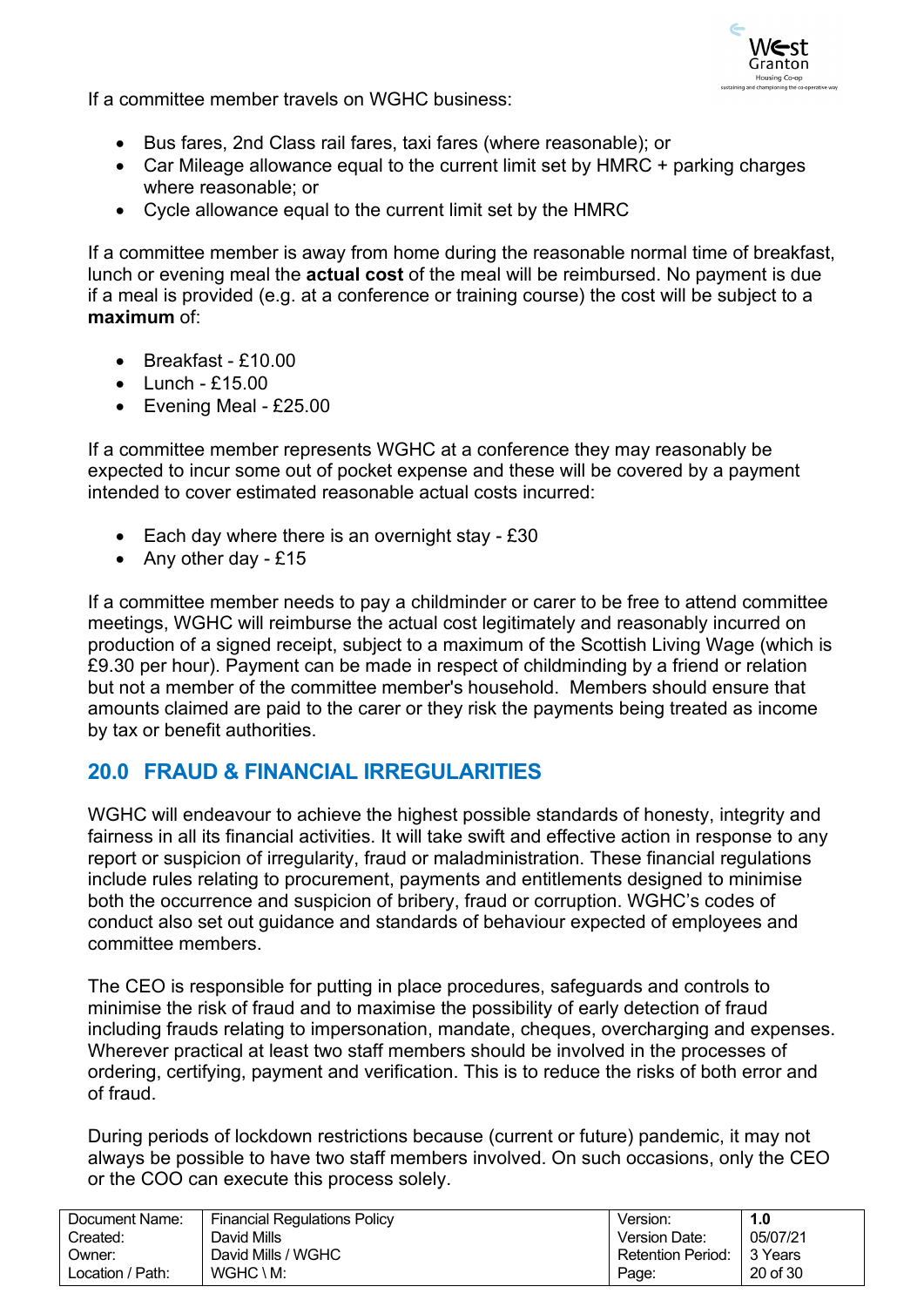

Any Senior Manager may use the purchase order stamp to order goods within their delegated level of authority and must sign of each purchase order. All signed purchase orders must be passed to the Assistant Finance Officer for processing who will match the P/O to the invoice once received.

The CEO will maintain a Fraud Register. Any frauds or attempted frauds will be recorded. The Register will be reviewed annually and signed by the Treasurer. WGHC will report suspicious activity to the Police in relation to possible money laundering or other criminal activity. For example, where a large sum of money is paid in cash to WGHC by a tenant or on behalf of a tenant without a reasonable explanation.

WGHC employees and Committee Members should not give or accept money or any other financial advantage from/to any individual or organisation in relation to the performance of their duties.

In the case of a Committee Member who breaches this policy or the code of conduct, action may be taken as set out in the Governance Policy. This could result in membership of the committee being terminated.

In the case of a member of staff who breaches this policy or the code of conduct, the staff Disciplinary Procedures will apply. This could result in employment being terminated. Both Committee Members and Staff, in extreme cases, could also be prosecuted for fraud or corruption.

# <span id="page-20-0"></span>**21.0 WHISTLEBLOWING AND NOTIFIABLE EVENTS**

The WGHC Governance & Standing Orders Policy includes a section and Appendix on Whistleblowing. This gives guidance on how staff or committee can raise suspected fraud or other forms of malpractice and sources of external advice.

The WGHC Complaints Handling Procedure sets out the ways in which tenants or others affected by our activities may raise concerns about irregularities or malpractice. Tenants may approach the Scottish Housing Regulator if they believe there is a serious performance failure at WGHC. This includes where governance or financial procedures are inadequate or are not applied.

The Scottish Housing Regulator must be advised by WGHC when certain events occur which threaten the reputation, financial stability or level of performance of the Cooperative. These are called "Notifiable Events". The following are examples of notifiable events related to finance:

- Fraud or the investigation of fraud:
- Breach or potential breach (including, for the avoidance of doubt, technical breaches) of any banking covenants;
- Serious financial loss; actual or potential;
- Default or financial difficulties of major suppliers or service providers;
- Any material reduction in stock or asset values, actual or potential;
- Serious concerns raised by lenders or auditors:
- Serious and immediate potential cashflow issues.

| Document Name:   | <b>Financial Regulations Policy</b> | Version.                 | 1.0      |
|------------------|-------------------------------------|--------------------------|----------|
| Created:         | David Mills                         | Version Date:            | 05/07/21 |
| Owner:           | David Mills / WGHC                  | <b>Retention Period:</b> | 3 Years  |
| Location / Path: | $WGHC \setminus M$ :                | Page:                    | 21 of 30 |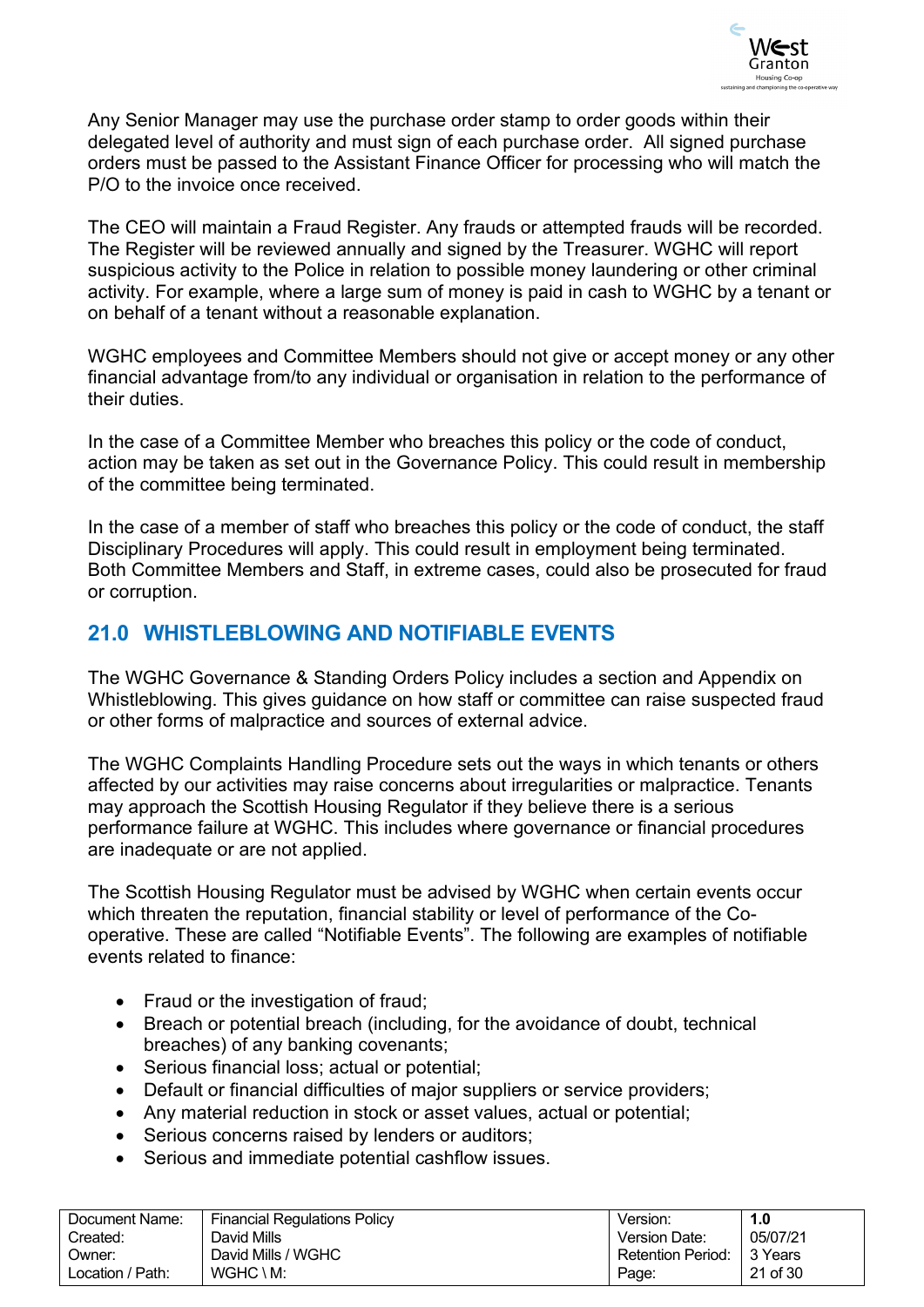

### <span id="page-21-0"></span>**22.0 DELEGATED AUTHORITY IN THE SENIOR MANAGEMENT TEAM**

The Senior Management Team is made up of:

- The CEO;
- The COO;
- The Maintenance Manager, and;
- The Housing Manager

The SMT are directly accountable to the CEO and is in place to support the CEO in her role.

In the absence of the CEO whereupon a financial decision, or any other important business decision needs to be made and it cannot reasonably wait, the COO has the delegated authority to make this decision. The CEO must be informed of any such decision as soon as is reasonably practicable.

### <span id="page-21-1"></span>22.1 Decoration Vouchers

In accordance to and relating to Section 2.4 of the Tenancy Management Policy:

- The Housing Manager may approve the use and purchase of decoration vouchers up to the value of £500.
- The Maintenance Manager may approve the use and purchase of decoration vouchers up to the value of £500.

In the absence of the Housing Manager or Maintenance Manager, the COO may approve decoration vouchers up to the value of £500.

The CEO must approve the use and purchase of decoration vouchers over the value of £500. In the absence of the CEO, the COO may approve the use and purchase of decoration vouchers over the value of £500.

### <span id="page-21-2"></span>22.2 Rent Refunds

For further information refer to WGHC Rent Receipts Procedures

The Housing Manager may approve rent refunds up to the value of £1,000.

The CEO or COO must approve any rent refunds over the value of £1,000.

| Document Name:   | <b>Financial Regulations Policy</b> | Version.                 | 1.0       |
|------------------|-------------------------------------|--------------------------|-----------|
| Created:         | David Mills                         | Version Date:            | 05/07/21  |
| Owner:           | David Mills / WGHC                  | <b>Retention Period:</b> | l 3 Years |
| Location / Path: | $WGHC \setminus M$ :                | Page:                    | 22 of 30  |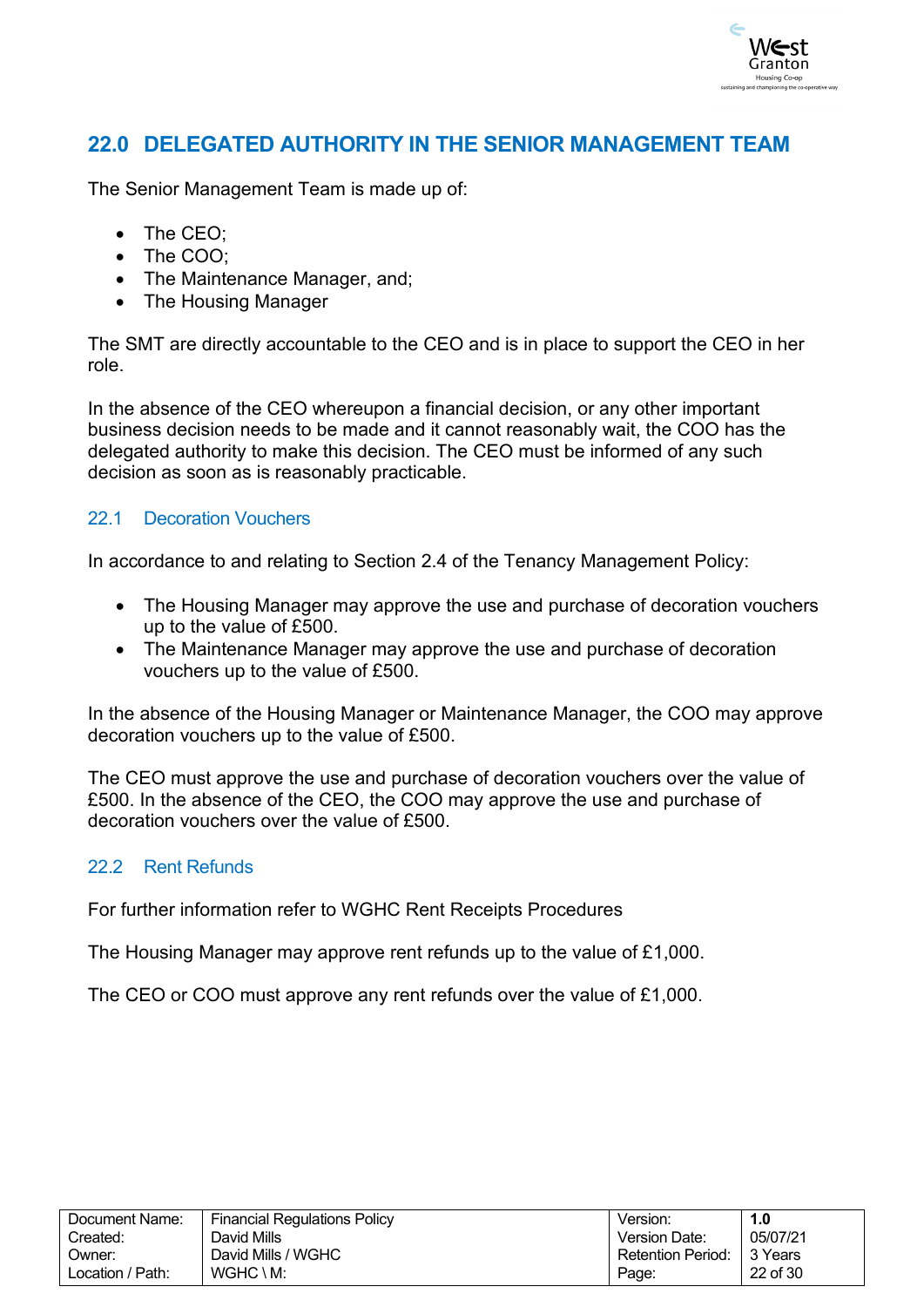

### <span id="page-22-0"></span>22.3 Disciplinary Action

For further details refer to the WGHC Staff Policy.

The Housing Manager may issue an Informal Action Note and Stage 1 Written Warning. The Maintenance Manager may issue an Informal Action Notice and Stage 1 Written Warning.

The CEO or COO may issue an Informal Action Note, and both a Stage 1 and Stage 2 Written Warning

Only the staffing sub Committee have the authority to hold a Stage 3 Disciplinary Hearing and make a decision accordingly.

### <span id="page-22-1"></span>22.4 Recruitment, Selection and Appointment of New Staff

Any member of the Senior Management Team may be involved in the recruitment, selection and appointment of a new staff member unless it involves the recruitment of a staff member above EVH Grade 8.

### <span id="page-22-2"></span>22.5 Implementing Committee Decisions

Members of the Senior Management Team may implement decisions made by the Committee of Management.

### <span id="page-22-3"></span>22.6 Committee Business

In the absence of the CEO, the COO has the delegated authority to:

- Host a scheduled Committee Meeting in the absence of the CEO ensuring it is in accordance with WGHC's Standing Orders
- Ensure all agendas, papers and minutes and papers are produced and issued in accordance with WGHC's Standing Orders
- Supervise the security and use of the Company Seal for stamping Membership **Certificates**
- Co-ordinate the preparation and submission of all necessary reports to the Financial Conduct Authority, Scottish Housing Regulator, the Scottish Information Commissioner's Office and any other relevant statutory authority.
- Maintain the Register of Members
- Ensure compliance with the WGHC Rules
- Ensure compliance with all WGHC Policies and Procedures

#### <span id="page-22-4"></span>22.7 Specifically, the Housing Manager has the authority to:

- Authorise expenditure from the training budget for the HM Team
- Authorise the allocation of properties in accordance with WGHC Allocation Policy
- Award any discretionary points or banding with the Allocation Policy
- Take any emergency or short-term action as may be necessary to ensure the effective implementation of WGHC's housing policies, reporting as required to Committee on any such action taken;

| Document Name:   | <b>Financial Regulations Policy</b> | Version:          | 1.0      |
|------------------|-------------------------------------|-------------------|----------|
| Created:         | David Mills                         | Version Date:     | 05/07/21 |
| Owner:           | David Mills / WGHC                  | Retention Period: | 3 Years  |
| ∟ocation / Path: | $WGHC \setminus M$ :                | Page:             | 23 of 30 |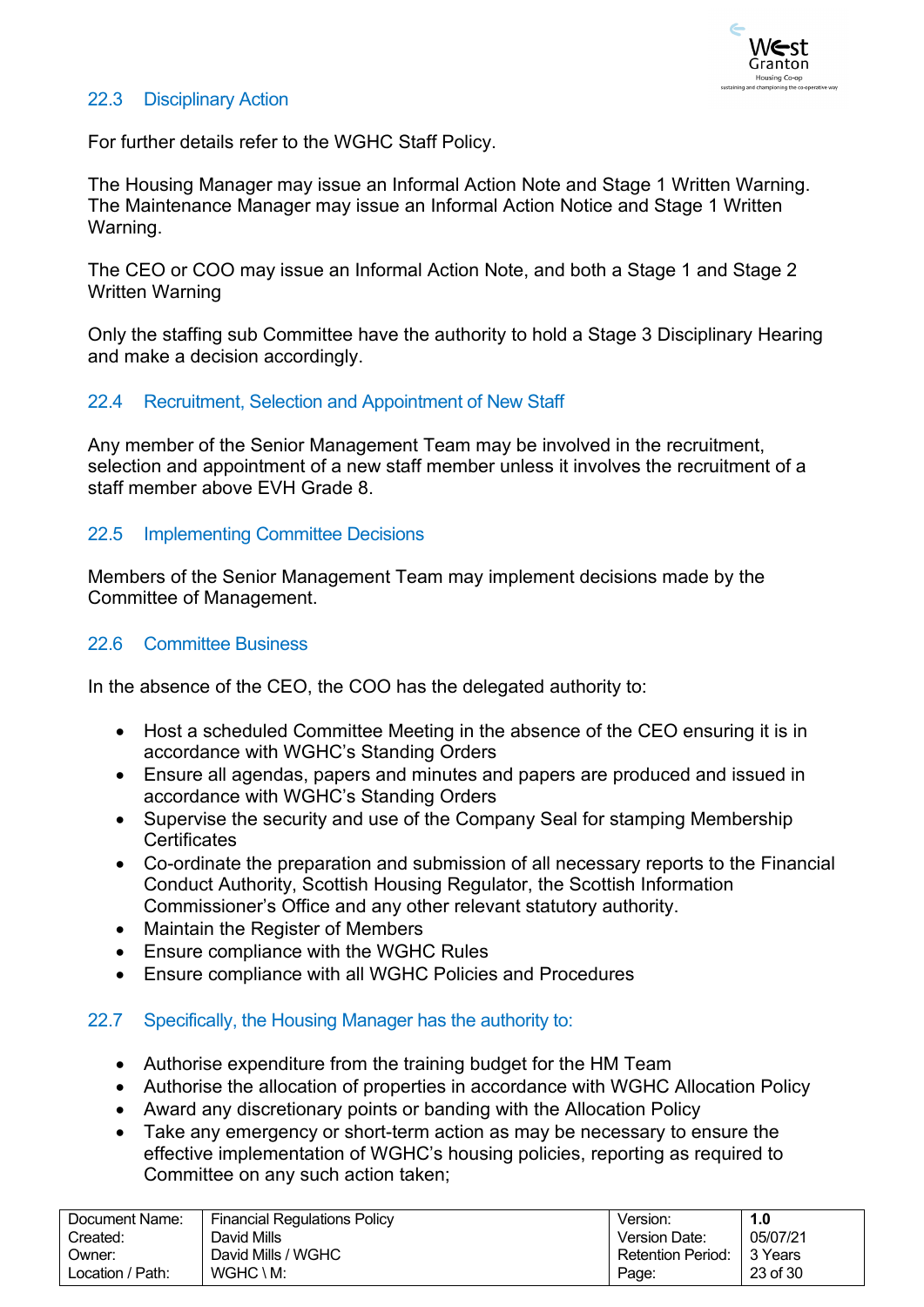

- Sign off a Notice of Proceedings for Rent Arrears and/or Anti-Social Behaviour; but noting that Committee approval is required before any legal action is raised on the grounds of anti-social behaviour
- Make arrangements for consultation with tenants and the wider community on housing management related matters.
- Manage the nomination and management agreements with other RSLs and other agencies
- Enforce decrees after the CEO has approved a decree should be enforced
- Authorise expenditure as provided for within the annual budget, in accordance with these Financial Regulations
- Sign off the timesheets for the staff within their team and any other staff member who is Grade 8 or below.
- Confirm payroll arrangements with the CEO in relation to the staff within their team including sick pay, holiday pay, etc

### <span id="page-23-0"></span>22.8 Specifically, the Maintenance Manager has the authority to:

- Deal directly with compensation claims from tenants in respect of Section 5 of the Scottish Secure Tenancy Agreement up to the value of £350. Anything over the value of £350 must be approved and countersigned by the CEO.
- Use a WGHC credit card which will have a credit limit of no more than £250 for the purpose of purchasing gas and electricity online for void properties
- Amend design criteria and specifications for works as is required
- Apply and accept an offer of grant from the City of Edinburgh Council in relation to Stage 2 or Stage 3 Adaptations
- Decide on the standards of stair cleaning, estate cleaning, grass cutting and landscaping
- Make arrangements for consultation with tenants and the wider community on maintenance matters
- Authorise expenditure as provided for the within the annual budget, including signing cheques and in accordance with these Financial Regulations
- Sign off the timesheets for the staff within their team and any other staff member is below Grade 8.
- Carry out the Return to Work Interviews for staff within their any team and any other staff member who is below Grade 8.
- Approve holiday and TOIL for the staff within their team and any other staff member below Grade 8.
- Confirm payroll arrangements with the CEO in relation to the staff within their team including sick pay, holiday pay, etc
- Approve holiday and TOIL for the staff within their team and any other staff member below Grade 8.

| Document Name:   | <b>Financial Regulations Policy</b> | Version:          | 1.0       |
|------------------|-------------------------------------|-------------------|-----------|
| Created:         | David Mills                         | Version Date:     | 05/07/21  |
| Owner:           | David Mills / WGHC                  | Retention Period: | ∣ 3 Years |
| Location / Path: | $WGHC \setminus M$ :                | Page:             | 24 of 30  |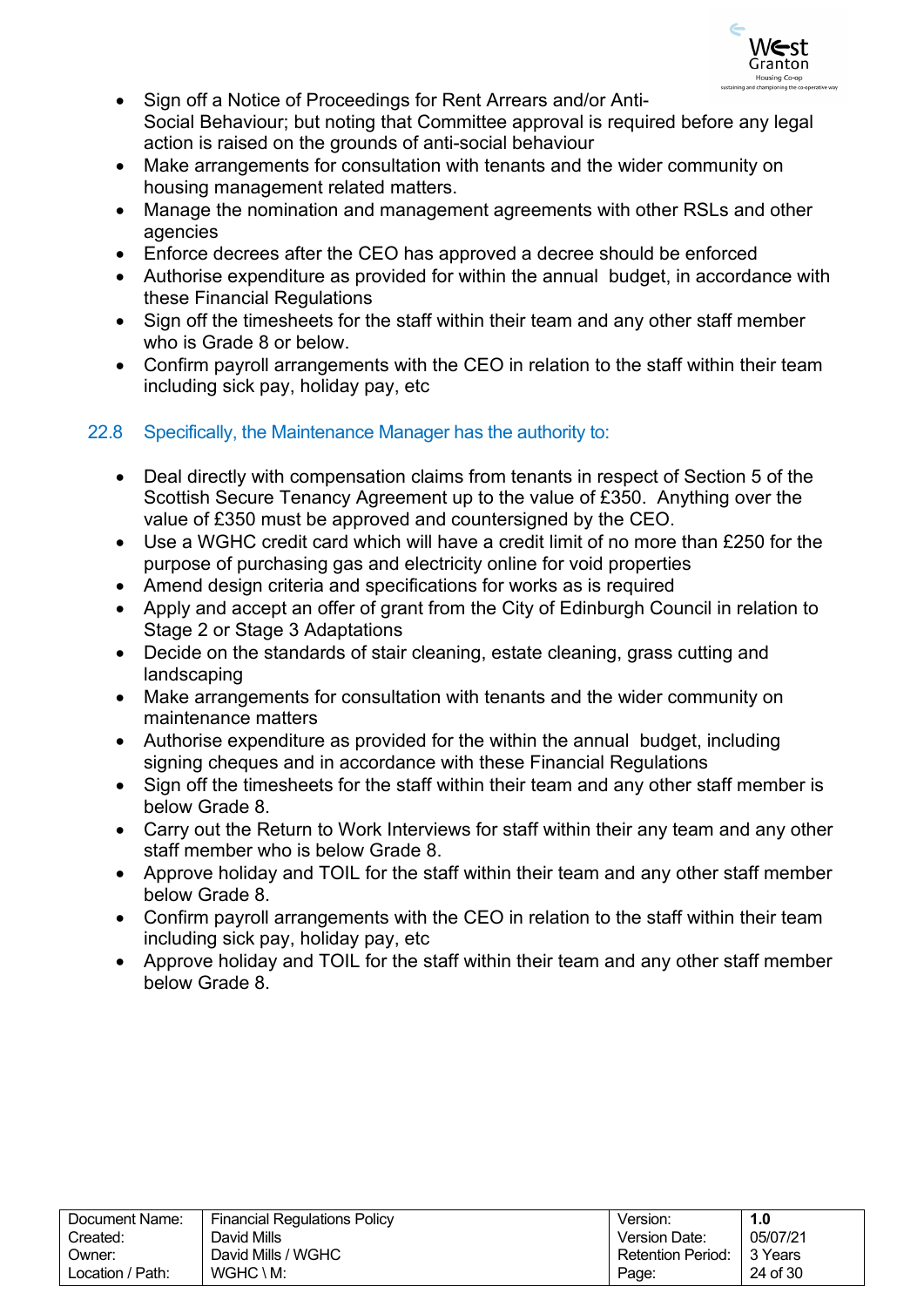

### <span id="page-24-0"></span>22.9 Specifically, the COO has the authority to:

- To deputise for the CEO
- to make a decision or take action in accordance with these Financial Regulations, in the absence of the CEO.
- Authorise expenditure as provided for within the annual budget, sign cheques and also authorise electronic Bankline Payments system; certify invoices for payment, especially Corporate Invoices (but may also include Maintenance and Repairs Invoices).
- Approve the Assistance Finance Officer to transfer money between accounts in the absence of the CEO.
- Produce, distribute and sign off the timesheets for all staff;
- Carry out the Return to Work Interviews for staff
- Confirm payroll arrangements with the CEO in relation to the staff including sick pay, holiday pay, etc
- Approve holiday and TOIL for any staff member

# <span id="page-24-1"></span>**23.0 WGHC CREDIT CARDS**

WGHC has two RBS Mastercard credit cards:

#### <span id="page-24-2"></span>23.1 RBS Mastercard Limit £10,000

One credit card is in the name of Larke Adger WGHC Co-op Ltd and has a limit of £10,000. Larke Adger is the CEO. With every purchase using this credit card, the purchase order stamp will be used and the purchase order (or record of the transaction, for example email, etc) will be signed off by the CEO. The credit card and pin number is kept locked away in the CEO's office.

The CEO may authorise the COO to use the credit card. The same procedures will apply above. In the absence of the CEO, the COO has the delegated authority to use this credit card but the CEO must be notified of any such use as soon as is practicable.

### <span id="page-24-3"></span>23.2 RBS Mastercard Limit £150

One credit card is the name of Les Graham WGHC Co-op Ltd and has a limit of £150. Les Graham is the Maintenance Manager. The purpose of this credit card it to allow the Maintenance Manager to purchase gas and/or electricity for void properties to allow WGHC to carry out void works to bring properties back up to lettable standard. With every purchase using this credit card, the purchase order stamp will be used and the purchase order (or record of the transaction, receipt of the online purchase etc) will be signed off by the CEO.

In the absence of the Maintenance Manager, both the CEO and the COO have the delegated authority to use this credit card to purchase gas or electricity for void properties to allow essential works to be carried out and avoid any delay in preparing the properties for relet.

| Document Name:   | <b>Financial Regulations Policy</b> | Version.                 | 1.0      |
|------------------|-------------------------------------|--------------------------|----------|
| Created:         | David Mills                         | <b>Version Date:</b>     | 05/07/21 |
| Owner:           | David Mills / WGHC                  | <b>Retention Period:</b> | 3 Years  |
| Location / Path: | $WGHC \setminus M$ :                | Page:                    | 25 of 30 |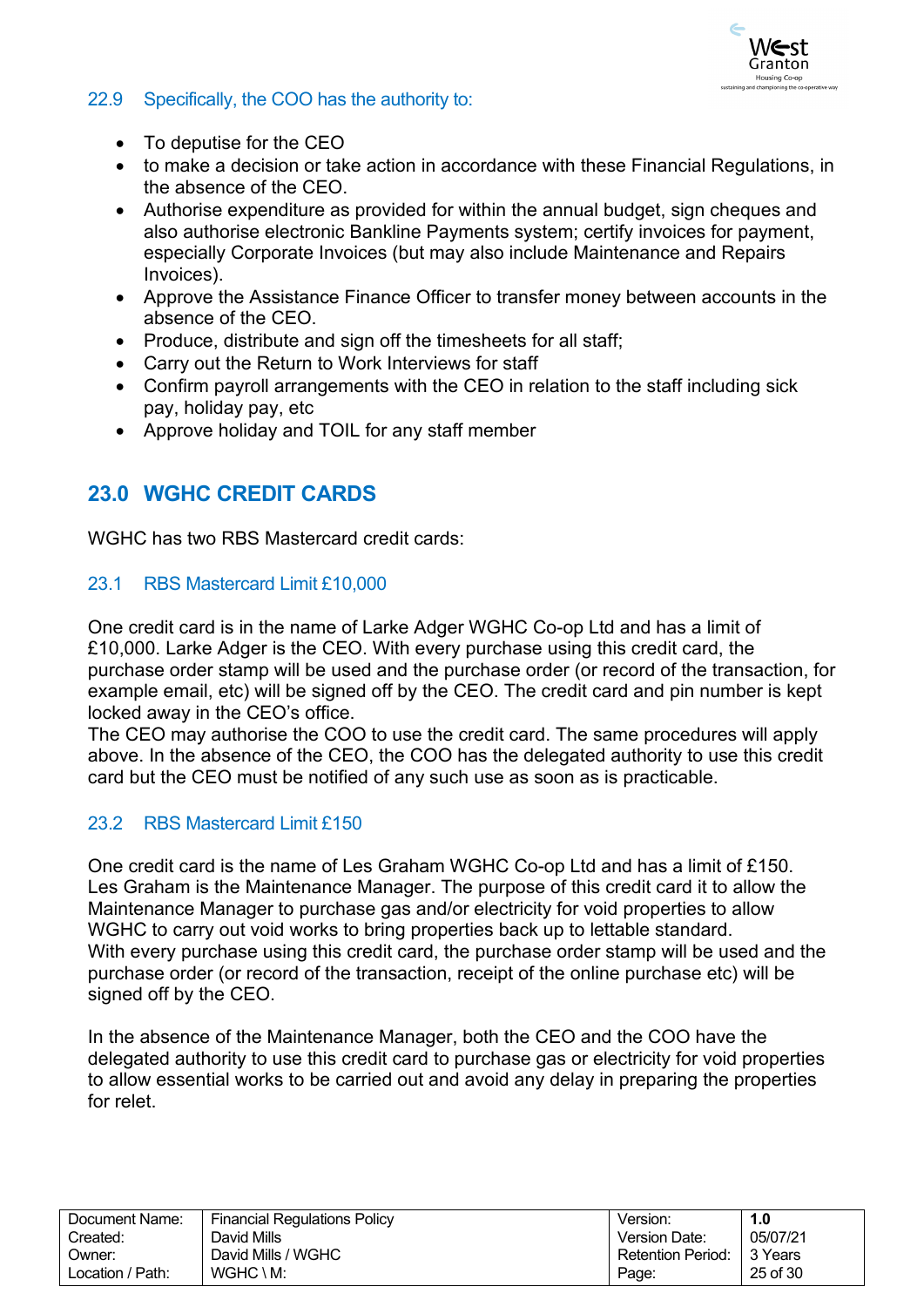

# <span id="page-25-0"></span>**24.0 CASH SAFE**

WGHC has a safe for the purpose of holding cash received for rent payments or rechargeable invoices. All such payments received will be locked away in the safe at the end of each working day.

WGHC is insured to hold up to £5,000 in the safe.

The safe is sited in the WGHC Office within the Comms Cupboard and is bolted to the floor / wall. The Comms Cupboard is kept locked at all times.

The CEO, the Maintenance Manager, the Housing Manager and the COO are all authorised key holders for the Comms Cupboard.

Only Senior Management and the Assistant Finance Officer are authorised to access and use the safe key to access the safe. The safe key is kept locked away at all times in a key safe with a keypad lock.

### **25.0 INCOME**

### <span id="page-25-1"></span>25.1 General

The CEO is responsible for ensuring that appropriate procedures are in operation to enable WGHC to receive all income to which it is entitled. All receipt forms, invoices, tickets or other official documents in use and electronic collection systems must have the prior approval of the CEO or COO.

Levels of charges for services, goods and rents are determined by procedures approved by the Committee of Management.

The CEO has overall responsibility for the prompt collection, security and banking of all income received. However, income collection for rents and rechargeable invoices is delegated to the housing management team, is managed by the Housing Manager and is overseen by the Chief Operating Officer.

The CEO has overall responsibility for ensuring that all grants and other funding are received and appropriately recorded in the accounts. However, this responsibility is delegated down to the Assistant Finance Officer at WGHC and WGHC's financial agent, Prospect Housing Association.

The CEO is responsible for ensuring that all claims for funds contracts, are made by the due date. This responsibility is normally delegated to the COO and Senior Management Team for their respective departments. For example, claims for Stage 3 Adaptation Funding is delegated to the Maintenance Manager who liaises with the local authority and claims through their online portal each year. Government funding for Fuel Poverty and Covid Recovery Funds will normally be made by the COO (and signed off by the CEO, if the funding body requires this).

| Document Name:   | Financial Regulations Policy | Version:                 | 1.0      |
|------------------|------------------------------|--------------------------|----------|
| Created:         | David Mills                  | Version Date:            | 05/07/21 |
| Owner:           | David Mills / WGHC           | <b>Retention Period:</b> | 3 Years  |
| Location / Path: | $WGHC \setminus M$ :         | Page:                    | 26 of 30 |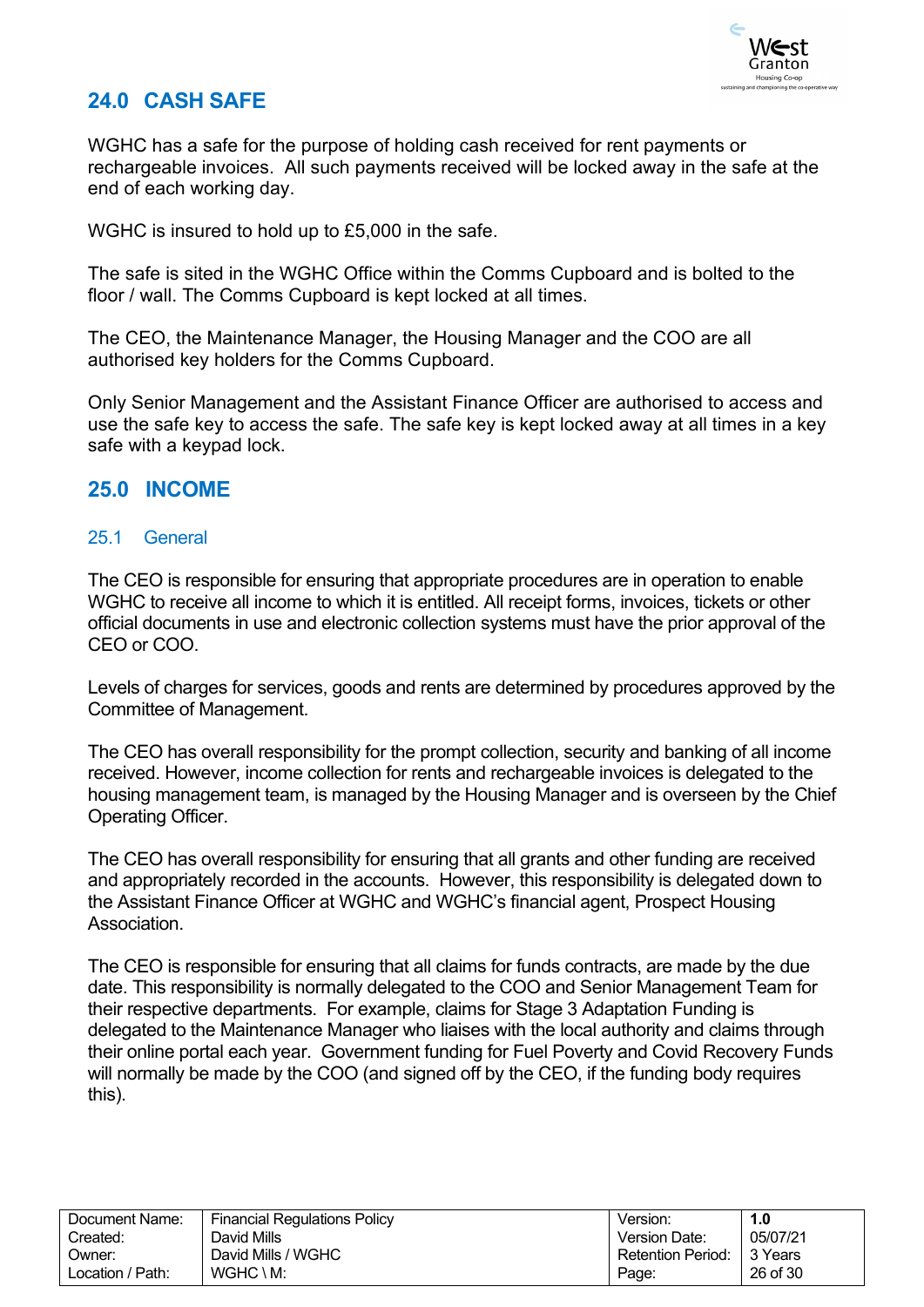

### <span id="page-26-0"></span>25.2 Maximisation of income

It is the responsibility of all staff to ensure that revenue to the Co-operative is maximised by the efficient application of agreed procedures for the identification, collection and banking of income. The rent arrears and rechargeable invoice procedures within the Debt Management Policy outline these procedures in detail.

### <span id="page-26-1"></span>25.3 Receipt of cash, cheques and other negotiable instruments

All monies received within departments from whatever source must be recorded by the Assistant Finance Officer, who will in turn, notify WGHC's Financial Agent as and when appropriate. For example, any receipt of Scottish Government Funding for Fuel Poverty or Covid Recovery Funding for the Community. The AFO will also notify our Financial Agent of any Stage 3 Adaptation funding received. These will all be allocated in QuickBooks as outlines in the WGHC Financial Procedures.

Personal or other cheques must not be cashed out of money received on behalf of WGHC.

#### <span id="page-26-2"></span>25.4 Receipts by credit or debit card

WGHC can receive payments by debit or credit card over the telephone or at the front desk using merchant terminals provided by WORLDPAY.

These terminals support primary account number (PAN) truncation where the card number is partially obscured on the customer receipt. A copy of the receipt should be retained to support evidence of payment. In operating this facility, the institution is bound to the Payment Card Industry Data Security Standard (PCI DSS), which is designed to ensure cardholder information is stored, processed and transmitted securely. The CEO is responsible for ensuring the institution maintains PCI DSS compliance, which is monitored by the bank's merchant services unit.

### **26.0 EXPENDITURE**

#### <span id="page-26-3"></span>26.1 General

The CEO has overall responsibility to ensure payments are made to the suppliers of goods and services to WGHC.

#### <span id="page-26-4"></span>26.2 Scheme of delegation

Delegated Authority details are referred to in Section 4 (Statement of Delegated Authority) and Section 12 (Procurement and Authority Methods) within these procedures.

Given the small size of the organisation it is not deemed necessary for the CEO to maintain a register of authorised signatories for staff. However, for all WGHC Bank Accounts, including loan accounts, WGHC retains a copy of all the authorised signatories held with each of these financial institutions. When a Committee Member resigns or when a new Committee Member/new Office Bearer becomes an authorised signatory, this will be formally minuted at Committee Meetings and the relevant authority mandate for each institution will be completed and sent on for their records. WGHC will retain an electronic copy.

| Document Name:   | <b>Financial Regulations Policy</b> | Version:          | 1.0      |
|------------------|-------------------------------------|-------------------|----------|
| Created:         | David Mills                         | Version Date:     | 05/07/21 |
| Owner:           | David Mills / WGHC                  | Retention Period: | 13 Years |
| Location / Path: | $WGHC \setminus M$ :                | Page:             | 27 of 30 |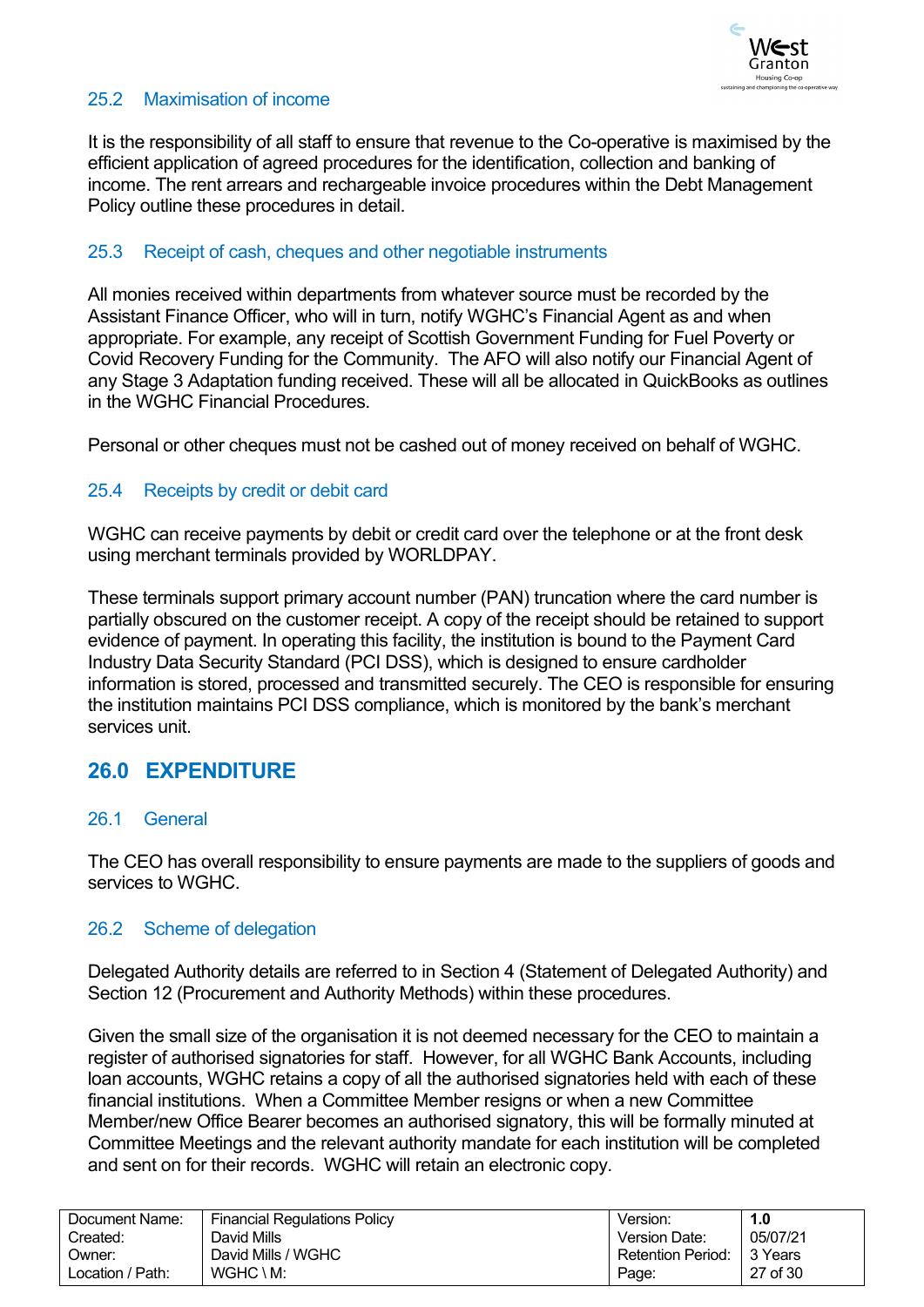

#### <span id="page-27-0"></span>26.3 Purchase orders

The ordering of goods and services shall be in accordance with WGHC's financial procedures and within these financial regulations. Official WGHC orders must be placed for the purchase of all goods or services, including those made with the company credit cards.

A purchase order is not required for a petty cash purchase, however, a petty cash voucher and receipt must be completed, provided, verified and retained as detailed within WGHC's Finance procedures. In exceptional circumstances, urgent orders may be given orally but must be confirmed by an official purchase order not later than the following working day.

### <span id="page-27-1"></span>26.4 Purchasing with credit cards

WGHC has 2 credit cards. The operation and control of the WGHC credit cards is ultimately that of the CEO.

Holders of cards must use them only for the purposes for which they have been issued and within the authorised purchase limits. This is outlined in Section 23.0 of these Financial Regulations.

Such cards shall be used for the payment of valid business expenses only, and the misuse of such cards shall be grounds for disciplinary action. Cards must not be loaned to another person, nor should they be used for personal or private purchases.

### <span id="page-27-2"></span>26.5 Payment of invoices

The CEO has overall responsibility for deciding the most appropriate method of payment for categories of invoice. Payments to UK suppliers will normally be made by BACS transfer.

In exceptional circumstances the CEO will instruct the AFO to prepare a cheque manually if and when required. The CEO and the Maintenance Manager are authorised signatories for the RBS Cheques.

Maintenance and Component Replacement Suppliers should be instructed by the Maintenance Manager to submit invoices for goods or services.

Payments will only be made invoices that can be matched to a receipted order or have been certified for payment by the appropriate head of department or budget holder.

Certification of an invoice or receipting of an electronic order will ensure that:

- the goods have been received, examined and approved with regard to quality and quantity, or that services rendered or work done is satisfactory
- where appropriate, it is matched to the order
- invoice details (quantity, price discount) are correct
- the invoice is arithmetically correct
- the invoice has not previously been passed for payment
- an appropriate cost centre is quoted this must be one of WGHC's active cost centre codes and must correspond with the types of goods or service described on the invoice.

| Document Name:   | <b>Financial Regulations Policy</b> | Version:          | I.O      |
|------------------|-------------------------------------|-------------------|----------|
| Created:         | David Mills                         | Version Date:     | 05/07/21 |
| :Jwner           | David Mills / WGHC                  | Retention Period: | 3 Years  |
| Location / Path: | $WGHC \setminus M$ :                | Page:             | 28 of 30 |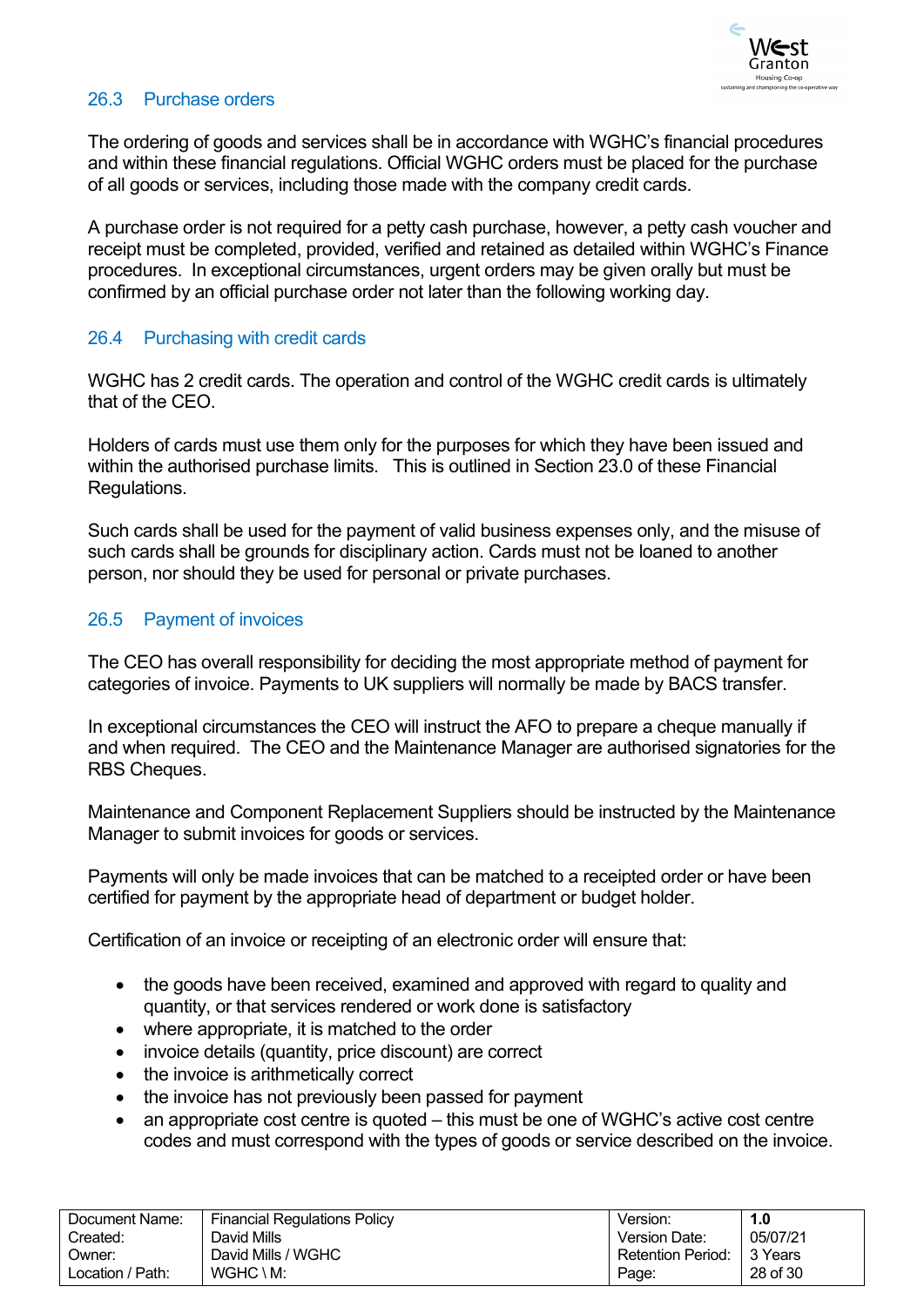

### <span id="page-28-0"></span>26.6 Petty cash

Items purchased through petty cash must be supported by receipts (where available) and a petty cash voucher must be completed. However, it is important for security purposes that petty cash floats are kept to a minimum. The petty cash box must be kept locked in a secure place in compliance with the requirements of WGHC's insurers when not in use and will be subject to periodic checks by the Assistant Finance Officer. WGHC's Financial Procedures details the operations of the petty cash box along with key holders.

### **27.0 SALARIES**

The CEO is responsible for ensuring all payments of salaries and overtime payments & other are made. The WGHC Financial Procedures details these responsibilities and to whom they are delegated. All time sheets and other pay documents will be in a form approved by the CEO.

All line managers will be responsible for advising the CEO/COO (as appropriate) and the Assistant Finance Officer informed of all matters relating to human resources for payroll purposes.

In particular these include:

- appointments
- absences from duty for sickness or other reason, apart from approved leave
- changes in remuneration
- information necessary to maintain records of service for superannuation, income tax, and national insurance
- visa checks where relevant in accordance with legislative requirements.

All payments must be made in accordance with the WGHC's detailed payroll financial procedures and comply with HM Revenue & Customs regulations. The appropriate staff (including WGHC's Financial Agent) should be aware that WGHC could incur penalties for non-compliance with such regulations.

#### <span id="page-28-1"></span>27.1 Pension scheme

The governing body is responsible for undertaking the role of employer in relation to appropriate pension arrangements for employees.

The CEO is responsible for day-to-day pension matters including:

- paying contributions to various authorised pension schemes
- preparing the annual return to the pension schemes
- administering the institution's pension fund.

The CEO will delegate responsibilities and tasks as she sees fit to the Assistant Finance Officer, the COO and WGHC's Financial Agent in respect of the above duties.

| Document Name:   | <b>Financial Regulations Policy</b> | Version:                 | 1.0      |
|------------------|-------------------------------------|--------------------------|----------|
| Created:         | David Mills                         | Version Date:            | 05/07/21 |
| Owner:           | David Mills / WGHC                  | <b>Retention Period:</b> | 3 Years  |
| Location / Path: | $WGHC \setminus M$ :                | Page:                    | 29 of 30 |